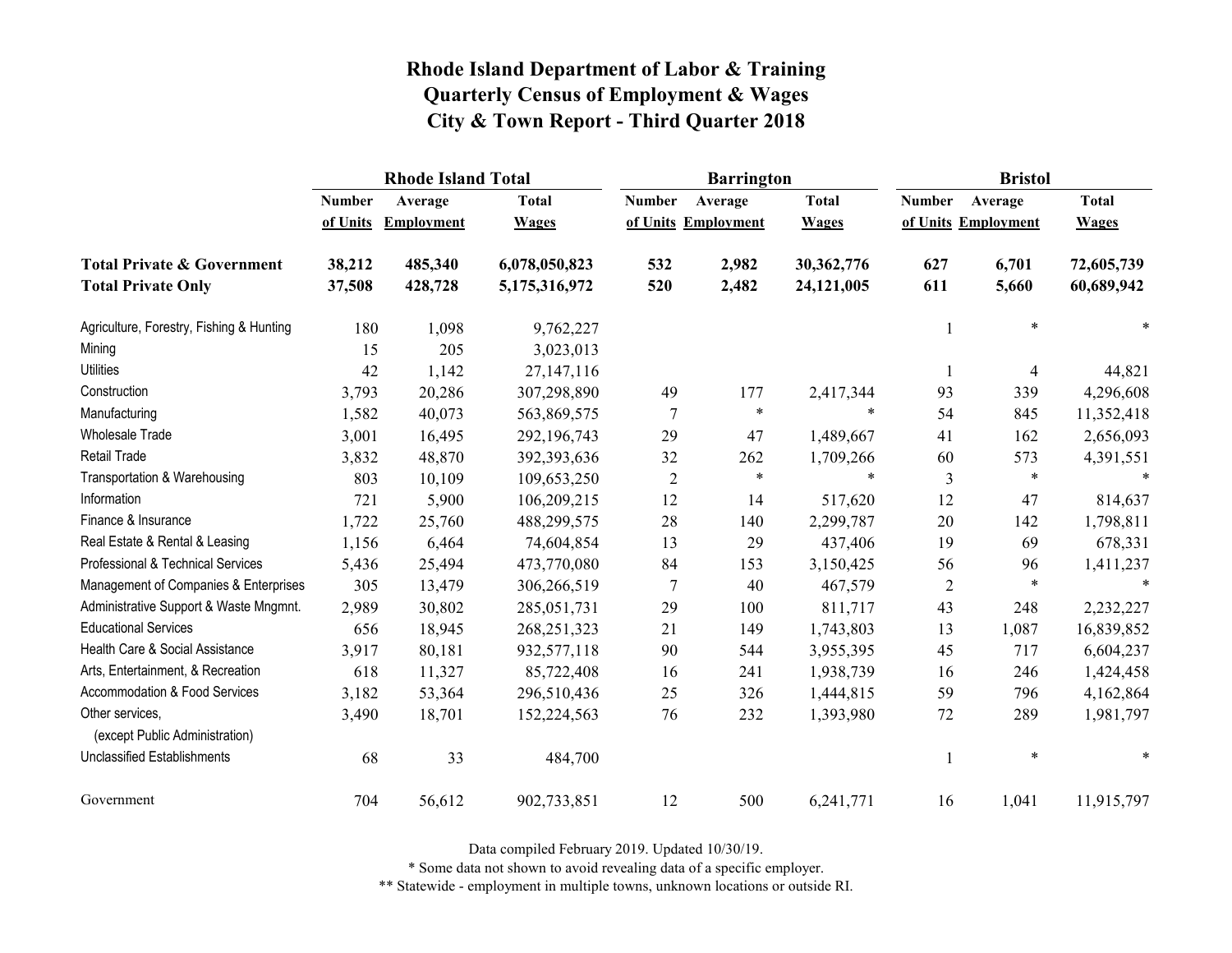|                                          | <b>Burrillville</b> |                     |              |               | <b>Central Falls</b> |              | Charlestown    |                     |              |
|------------------------------------------|---------------------|---------------------|--------------|---------------|----------------------|--------------|----------------|---------------------|--------------|
|                                          | <b>Number</b>       | Average             | <b>Total</b> | <b>Number</b> | Average              | <b>Total</b> | <b>Number</b>  | Average             | <b>Total</b> |
|                                          |                     | of Units Employment | <b>Wages</b> |               | of Units Employment  | <b>Wages</b> |                | of Units Employment | <b>Wages</b> |
| <b>Total Private &amp; Government</b>    | 314                 | 3,255               | 33,916,762   | 299           | 2,953                | 28,754,173   | 238            | 1,768               | 17,826,274   |
| <b>Total Private Only</b>                | 299                 | 2,700               | 27,463,902   | 290           | 2,378                | 21,335,958   | 223            | 1,506               | 14,948,816   |
| Agriculture, Forestry, Fishing & Hunting | $\overline{2}$      | 8                   | 66,591       | 1             | *                    | $\ast$       | $\overline{2}$ | 14                  | 99,820       |
| Mining                                   |                     |                     |              |               |                      |              | $\mathbf{1}$   | $\ast$              |              |
| <b>Utilities</b>                         | $\sqrt{2}$          | $\ast$              | $\ast$       |               |                      |              |                |                     |              |
| Construction                             | 76                  | 319                 | 4,165,044    | 49            | 169                  | 1,753,326    | 52             | 172                 | 2,144,659    |
| Manufacturing                            | 13                  | 625                 | 8,637,404    | 27            | 559                  | 5,506,160    | $\overline{2}$ | 197                 | 2,753,684    |
| <b>Wholesale Trade</b>                   | 19                  | 62                  | 917,644      | 3             | $\ast$               | $\ast$       | 10             | 20                  | 419,907      |
| Retail Trade                             | 18                  | 156                 | 1,173,097    | 49            | 273                  | 2,056,060    | 23             | 166                 | 1,346,269    |
| Transportation & Warehousing             | 3                   | $\ast$              | $\ast$       | 13            | 29                   | 189,010      | $\mathbf{1}$   | $\ast$              | $\ast$       |
| Information                              | 4                   | 26                  | 158,805      | -1            | $\ast$               | 37,402       | 6              | 28                  | 152,497      |
| Finance & Insurance                      | 5                   | 10                  | 108,874      | 6             | 31                   | 303,133      | 9              | 80                  | 1,380,974    |
| Real Estate & Rental & Leasing           | 8                   | 7                   | 83,974       | 8             | 22                   | 171,844      | 9              | 39                  | 589,845      |
| Professional & Technical Services        | 30                  | 61                  | 999,203      | 13            | 21                   | 190,107      | 20             | 45                  | 841,696      |
| Management of Companies & Enterprises    |                     |                     |              |               |                      |              |                |                     |              |
| Administrative Support & Waste Mngmnt.   | 20                  | 99                  | 991,206      | 18            | 223                  | 3,076,581    | 18             | 67                  | 589,347      |
| <b>Educational Services</b>              | $\overline{4}$      | 11                  | 31,462       | 3             | $\ast$               | $\ast$       | 3              | 4                   | 34,313       |
| Health Care & Social Assistance          | 27                  | 541                 | 5,166,510    | 36            | 371                  | 2,955,407    | 20             | 209                 | 1,962,736    |
| Arts, Entertainment, & Recreation        | 6                   | 82                  | 317,571      |               |                      |              | 3              | 30                  | 389,289      |
| Accommodation & Food Services            | 29                  | 494                 | 2,091,978    | 37            | 329                  | 1,397,795    | 22             | 384                 | 1,931,709    |
| Other services.                          | 33                  | 108                 | 920,677      | 26            | 99                   | 678,667      | 22             | 48                  | 275,251      |
| (except Public Administration)           |                     |                     |              |               |                      |              |                |                     |              |
| Unclassified Establishments              |                     |                     |              |               |                      |              |                |                     |              |
| Government                               | 15                  | 555                 | 6,452,860    | 9             | 575                  | 7,418,215    | 15             | 262                 | 2,877,458    |

Data compiled February 2019. Updated 10/30/19.

\* Some data not shown to avoid revealing data of a specific employer.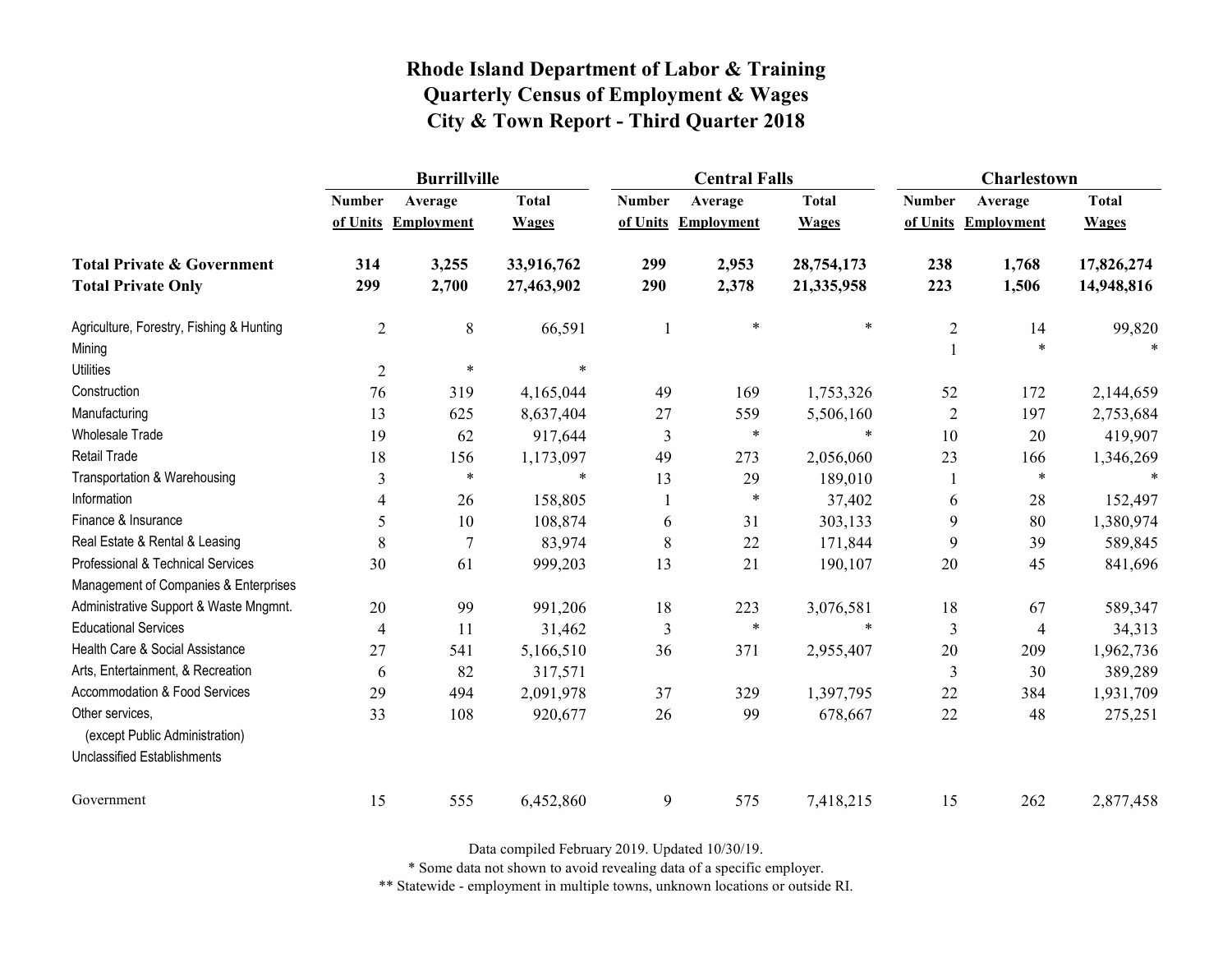|                                                   | Coventry       |                     |              |                | <b>Cranston</b>     |              | Cumberland     |                     |              |
|---------------------------------------------------|----------------|---------------------|--------------|----------------|---------------------|--------------|----------------|---------------------|--------------|
|                                                   | <b>Number</b>  | Average             | <b>Total</b> | <b>Number</b>  | Average             | <b>Total</b> | <b>Number</b>  | Average             | <b>Total</b> |
|                                                   |                | of Units Employment | <b>Wages</b> |                | of Units Employment | <b>Wages</b> |                | of Units Employment | <b>Wages</b> |
| <b>Total Private &amp; Government</b>             | 701            | 8,019               | 76,424,919   | 2,608          | 37,018              | 428,366,476  | 924            | 11,672              | 145,948,662  |
| <b>Total Private Only</b>                         | 685            | 6,744               | 62,645,217   | 2,574          | 31,101              | 324,984,717  | 911            | 10,901              | 136,103,864  |
| Agriculture, Forestry, Fishing & Hunting          | $\overline{2}$ | 9                   | 37,636       | 13             | 71                  | 354,964      | 1              | $\ast$              |              |
| Mining                                            |                |                     |              | $\overline{2}$ | $\ast$              | *            |                | $\ast$              |              |
| <b>Utilities</b>                                  |                | $\ast$              | $\ast$       |                |                     |              | $\overline{2}$ | $\ast$              |              |
| Construction                                      | 125            | 503                 | 5,541,249    | 236            | 1,246               | 18,246,980   | 116            | 773                 | 12,149,269   |
| Manufacturing                                     | 31             | 541                 | 9,169,246    | 145            | 3,552               | 44,325,916   | 30             | 1,707               | 21,229,562   |
| <b>Wholesale Trade</b>                            | 29             | 280                 | 5,052,986    | 170            | 1,586               | 22,640,047   | 61             | 598                 | 10,112,643   |
| <b>Retail Trade</b>                               | 89             | 1,764               | 13,168,707   | 304            | 5,225               | 44,371,937   | 85             | 975                 | 8,326,176    |
| Transportation & Warehousing                      | 10             | 102                 | 578,103      | 67             | 619                 | 7,340,189    | 23             | 763                 | 6,694,018    |
| Information                                       | 8              | 20                  | 391,035      | 35             | 296                 | 5,337,445    | 14             | 118                 | 1,493,949    |
| Finance & Insurance                               | 23             | 90                  | 979,702      | 146            | 2,190               | 34,336,952   | 43             | 160                 | 2,174,638    |
| Real Estate & Rental & Leasing                    | 17             | 55                  | 516,734      | 78             | 359                 | 5,820,274    | 36             | 118                 | 1,487,040    |
| Professional & Technical Services                 | 52             | 275                 | 4,127,860    | 300            | 2,275               | 39,029,546   | 139            | 334                 | 6,000,375    |
| Management of Companies & Enterprises             | 5              | 51                  | 695,504      | 15             | 396                 | 6,842,900    | 12             | 1,193               | 26,592,096   |
| Administrative Support & Waste Mngmnt.            | 60             | 482                 | 4,088,920    | 194            | 3,343               | 26,272,546   | 61             | 1,229               | 13,963,491   |
| <b>Educational Services</b>                       | 11             | 94                  | 579,499      | 33             | 260                 | 1,684,902    | 21             | 296                 | 3,309,880    |
| Health Care & Social Assistance                   | 74             | 1,265               | 11,587,253   | 333            | 4,178               | 36,313,531   | 100            | 899                 | 8,331,694    |
| Arts, Entertainment, & Recreation                 | $\overline{7}$ | 26                  | 117,594      | 35             | 465                 | 2,463,907    | 11             | 73                  | 319,979      |
| Accommodation & Food Services                     | 54             | 870                 | 3,912,538    | 207            | 3,430               | 15,658,735   | 61             | 810                 | 3,969,899    |
| Other services,<br>(except Public Administration) | 86             | 304                 | 1,938,082    | 256            | 1,579               | 13,335,000   | 94             | 610                 | 5,890,001    |
| <b>Unclassified Establishments</b>                |                | $\ast$              | $\ast$       | 5              | $\ast$              | $\ast$       |                |                     |              |
| Government                                        | 16             | 1,275               | 13,779,702   | 34             | 5,917               | 103,381,759  | 13             | 771                 | 9,844,798    |

Data compiled February 2019. Updated 10/30/19.

\* Some data not shown to avoid revealing data of a specific employer.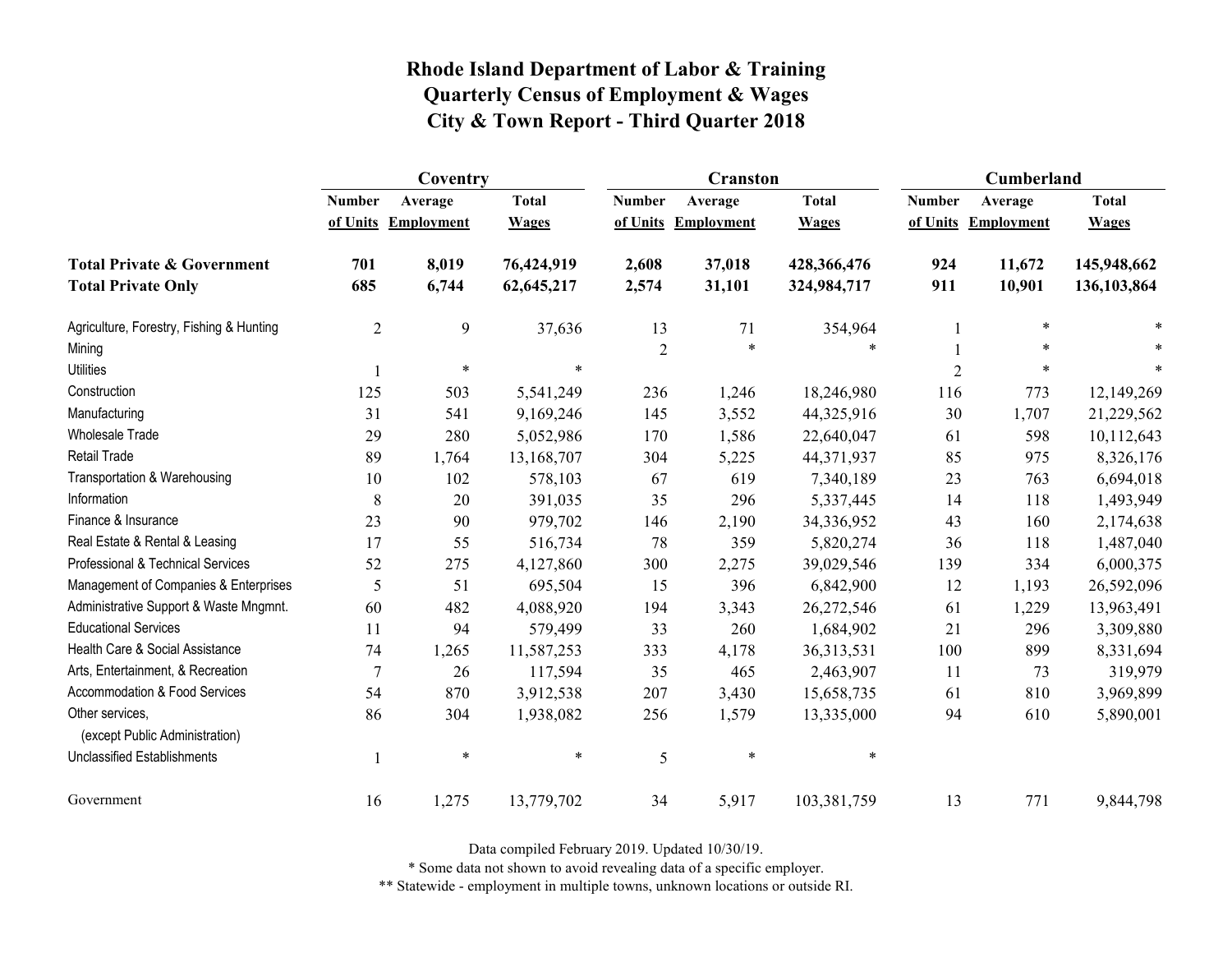|                                                   | <b>East Greenwich</b> |                     |              |               | <b>East Providence</b> |              | <b>Exeter</b>  |                     |              |
|---------------------------------------------------|-----------------------|---------------------|--------------|---------------|------------------------|--------------|----------------|---------------------|--------------|
|                                                   | <b>Number</b>         | Average             | <b>Total</b> | <b>Number</b> | Average                | <b>Total</b> | <b>Number</b>  | Average             | <b>Total</b> |
|                                                   |                       | of Units Employment | <b>Wages</b> |               | of Units Employment    | <b>Wages</b> |                | of Units Employment | <b>Wages</b> |
| <b>Total Private &amp; Government</b>             | 807                   | 8,516               | 96,363,043   | 1,492         | 21,831                 | 240,838,421  | 192            | 1,535               | 15,862,471   |
| <b>Total Private Only</b>                         | 794                   | 7,857               | 85,543,058   | 1,475         | 20,671                 | 223,337,929  | 187            | 1,439               | 14,937,493   |
| Agriculture, Forestry, Fishing & Hunting          | $\overline{2}$        | $\ast$              | $\ast$       |               |                        |              | 6              | 46                  | 303,628      |
| Mining                                            |                       |                     |              |               |                        |              |                |                     |              |
| <b>Utilities</b>                                  | $\overline{2}$        | $\ast$              | $\ast$       |               |                        |              |                |                     |              |
| Construction                                      | 44                    | 196                 | 2,856,756    | 184           | 914                    | 13,537,658   | 41             | 128                 | 1,456,430    |
| Manufacturing                                     | 20                    | 273                 | 4,401,991    | 88            | 2,298                  | 28,304,796   | $8\,$          | 42                  | 604,849      |
| <b>Wholesale Trade</b>                            | 46                    | 173                 | 4,381,603    | 86            | 1,156                  | 16,627,819   | 11             | 38                  | 456,274      |
| Retail Trade                                      | 60                    | 929                 | 7,869,264    | 124           | 1,817                  | 16,777,935   | 13             | 97                  | 861,168      |
| Transportation & Warehousing                      | 6                     | 44                  | 287,075      | 26            | 297                    | 2,057,015    | $\overline{4}$ | 57                  | 407,708      |
| Information                                       | 17                    | 77                  | 1,709,259    | 15            | 326                    | 5,425,961    | 3              | 8                   | 69,307       |
| Finance & Insurance                               | 55                    | 340                 | 6,290,080    | 103           | 2,699                  | 26,008,599   | $\overline{4}$ | $\ast$              |              |
| Real Estate & Rental & Leasing                    | 30                    | 53                  | 541,494      | 45            | 225                    | 2,512,992    | 8              | 10                  | 220,392      |
| Professional & Technical Services                 | 158                   | 738                 | 13,355,313   | 206           | 1,122                  | 20,612,127   | 19             | 297                 | 5,008,360    |
| Management of Companies & Enterprises             | $\overline{7}$        | 230                 | 4,816,330    | 11            | $\ast$                 | $\ast$       |                | $\ast$              | $\ast$       |
| Administrative Support & Waste Mngmnt.            | 48                    | 372                 | 3,286,763    | 112           | 1,162                  | 9,536,920    | 22             | 161                 | 1,918,228    |
| <b>Educational Services</b>                       | 13                    | 732                 | 8,328,178    | 26            | 362                    | 3,840,187    | $\sqrt{2}$     | 9                   | 3,663        |
| Health Care & Social Assistance                   | 126                   | 1,680               | 16,323,289   | 170           | 4,726                  | 49,964,726   | 12             | 226                 | 1,775,899    |
| Arts, Entertainment, & Recreation                 | 9                     | 90                  | 477,450      | 29            | 722                    | 3,226,734    | 6              | 73                  | 356,553      |
| Accommodation & Food Services                     | 76                    | 1,559               | 7,778,748    | 117           | 1,718                  | 7,672,739    | 16             | 198                 | 1,013,055    |
| Other services.<br>(except Public Administration) | 75                    | 348                 | 2,444,271    | 132           | 804                    | 5,831,380    | 11             | 44                  | 368,079      |
| <b>Unclassified Establishments</b>                |                       |                     |              | 1             | $\ast$                 | $\ast$       |                |                     |              |
| Government                                        | 13                    | 659                 | 10,819,985   | 17            | 1,160                  | 17,500,492   | 5              | 96                  | 924,978      |

Data compiled February 2019. Updated 10/30/19.

\* Some data not shown to avoid revealing data of a specific employer.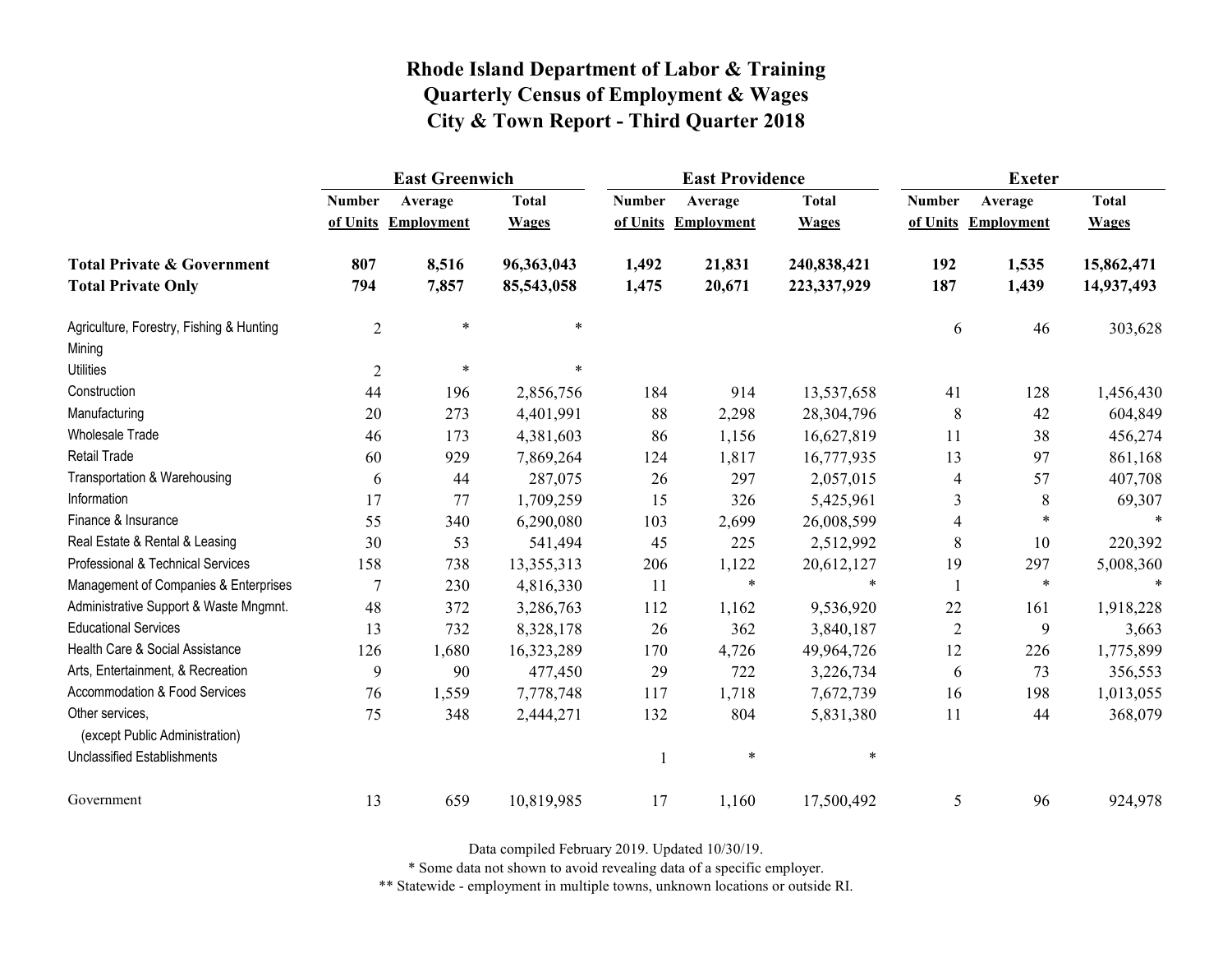|                                          | Foster         |                     |              |                | Glocester           |              | Hopkinton      |                     |              |
|------------------------------------------|----------------|---------------------|--------------|----------------|---------------------|--------------|----------------|---------------------|--------------|
|                                          | <b>Number</b>  | Average             | <b>Total</b> | <b>Number</b>  | Average             | <b>Total</b> | <b>Number</b>  | Average             | <b>Total</b> |
|                                          |                | of Units Employment | <b>Wages</b> |                | of Units Employment | <b>Wages</b> |                | of Units Employment | <b>Wages</b> |
| <b>Total Private &amp; Government</b>    | 101            | 433                 | 3,769,814    | 215            | 1,580               | 14,659,337   | 210            | 1,113               | 12,355,266   |
| <b>Total Private Only</b>                | 95             | 354                 | 2,792,842    | 198            | 1,163               | 9,629,867    | 198            | 992                 | 11,047,043   |
| Agriculture, Forestry, Fishing & Hunting | $\overline{2}$ | 22                  | 170,279      | $\overline{2}$ | $\overline{7}$      | 29,317       | 6              | $8\phantom{1}$      | 33,666       |
| Mining                                   |                |                     |              |                |                     |              | 1              | $\ast$              |              |
| <b>Utilities</b>                         |                |                     |              |                |                     |              |                |                     |              |
| Construction                             | 22             | 44                  | 457,479      | 56             | 141                 | 1,631,095    | 57             | 170                 | 2,113,059    |
| Manufacturing                            | $\overline{2}$ | 4                   | 10,486       | 3              | 30                  | 334,032      | 16             | 198                 | 3,833,249    |
| Wholesale Trade                          | 5              | 8                   | 153,392      | 5              | 5                   | 103,878      | 8              | 19                  | 404,618      |
| Retail Trade                             | 9              | 36                  | 170,427      | 19             | 194                 | 1,164,005    | 20             | 111                 | 749,147      |
| Transportation & Warehousing             | 5              | 26                  | 191,273      | 6              | 47                  | 481,849      |                |                     |              |
| Information                              | 3              | 19                  | 410,573      | 4              | 24                  | 109,850      | 3              | $\ast$              |              |
| Finance & Insurance                      |                | $\ast$              | $\ast$       | 9              | 29                  | 289,696      | 4              | 6                   | 92,667       |
| Real Estate & Rental & Leasing           |                | $\ast$              | $\ast$       | $\overline{4}$ | 9                   | 64,876       | $\overline{2}$ | $\ast$              |              |
| Professional & Technical Services        | 11             | 21                  | 186,688      | 15             | 78                  | 1,320,717    | 14             | 32                  | 537,014      |
| Management of Companies & Enterprises    | $\overline{2}$ | $\mathbf{2}$        | 29,249       |                |                     |              | 1              | $\ast$              | $**$         |
| Administrative Support & Waste Mngmnt.   | 11             | 15                  | 133,376      | 14             | 65                  | 534,304      | 18             | 42                  | 437,750      |
| <b>Educational Services</b>              |                |                     |              | $\overline{2}$ | $\overline{2}$      | 70,940       | 1              | $\ast$              |              |
| Health Care & Social Assistance          | 7              | 50                  | 476,375      | 19             | 224                 | 1,923,411    | 19             | 169                 | 1,544,224    |
| Arts, Entertainment, & Recreation        | 3              | 59                  | 226,325      | 3              | 42                  | 263,925      | 5              | 56                  | 217,284      |
| Accommodation & Food Services            | 6              | 36                  | 125,434      | 23             | 226                 | 904,554      | 9              | 111                 | 567,605      |
| Other services.                          | 5              | 10                  | 33,538       | 14             | 40                  | 403,418      | 14             | 34                  | 225,827      |
| (except Public Administration)           |                |                     |              |                |                     |              |                |                     |              |
| <b>Unclassified Establishments</b>       |                |                     |              |                |                     |              |                |                     |              |
| Government                               | 6              | 79                  | 976,972      | 17             | 417                 | 5,029,470    | 12             | 121                 | 1,308,223    |

Data compiled February 2019. Updated 10/30/19.

\* Some data not shown to avoid revealing data of a specific employer.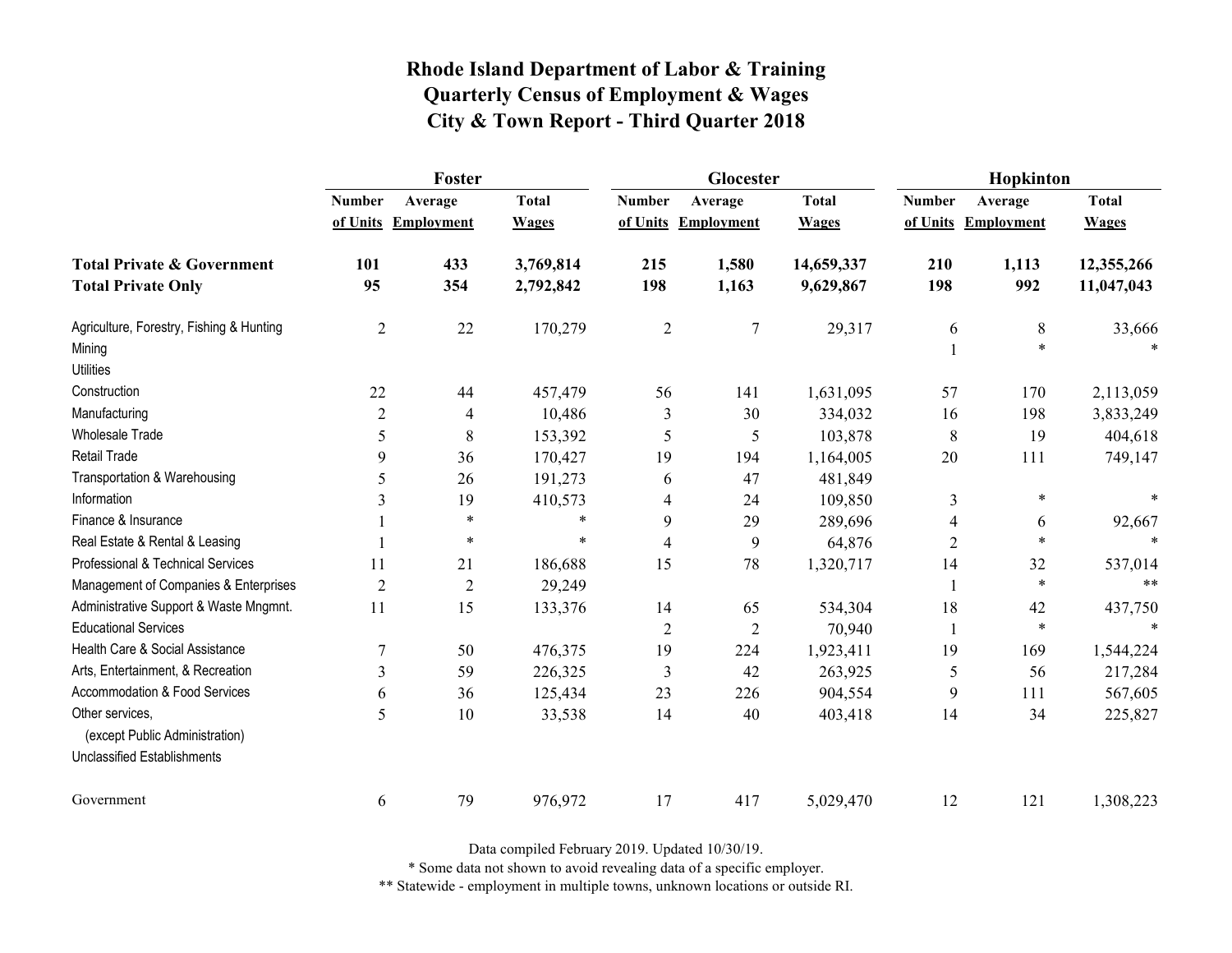|                                                   | <b>Jamestown</b> |                     |              |                | <b>Johnston</b>     |              | Lincoln        |                     |              |
|---------------------------------------------------|------------------|---------------------|--------------|----------------|---------------------|--------------|----------------|---------------------|--------------|
|                                                   | <b>Number</b>    | Average             | <b>Total</b> | <b>Number</b>  | Average             | <b>Total</b> | <b>Number</b>  | Average             | <b>Total</b> |
|                                                   |                  | of Units Employment | <b>Wages</b> |                | of Units Employment | <b>Wages</b> |                | of Units Employment | <b>Wages</b> |
| <b>Total Private &amp; Government</b>             | 220              | 1,414               | 14,379,685   | 1,111          | 14,849              | 196,627,600  | 781            | 15,383              | 199,319,839  |
| <b>Total Private Only</b>                         | 205              | 1,080               | 10,652,526   | 1,098          | 13,574              | 181,169,043  | 760            | 14,367              | 181,443,912  |
| Agriculture, Forestry, Fishing & Hunting          | $\overline{4}$   | 25                  | 104,504      | $\tau$         | 66                  | 316,063      | $\overline{2}$ | $\ast$              |              |
| Mining                                            |                  |                     |              |                | $\ast$              | $\ast$       |                |                     |              |
| <b>Utilities</b>                                  |                  |                     |              | $\overline{2}$ | $\ast$              | $\ast$       | $\overline{3}$ | $\ast$              |              |
| Construction                                      | 23               | 57                  | 604,055      | 173            | 976                 | 14,829,559   | 98             | 893                 | 14, 167, 541 |
| Manufacturing                                     | 4                | 12                  | 92,224       | 69             | 831                 | 8,102,881    | 41             | 1,879               | 25,381,699   |
| <b>Wholesale Trade</b>                            | 17               | 44                  | 1,579,165    | 42             | 295                 | 4,569,791    | 60             | 521                 | 7,884,292    |
| Retail Trade                                      | 12               | 97                  | 530,770      | 146            | 1,652               | 13,173,194   | 56             | 900                 | 8,917,375    |
| Transportation & Warehousing                      | 4                | $\ast$              | $\ast$       | 36             | 494                 | 5,311,243    | 18             | 393                 | 4,480,207    |
| Information                                       | 5                | 13                  | 166,763      | 8              | 339                 | 11,299,349   | 11             | 226                 | 2,381,016    |
| Finance & Insurance                               | 7                | 12                  | 325,952      | 25             | 2,319               | 63,544,652   | $28\,$         | 2,555               | 45,168,685   |
| Real Estate & Rental & Leasing                    | 8                | 29                  | 238,837      | 42             | 345                 | 4,145,446    | 23             | 54                  | 696,556      |
| Professional & Technical Services                 | 47               | 142                 | 2,476,559    | 80             | 199                 | 2,561,393    | 118            | 664                 | 12,906,150   |
| Management of Companies & Enterprises             |                  |                     |              | $\overline{4}$ | 26                  | 513,612      | 10             | 523                 | 9,226,560    |
| Administrative Support & Waste Mngmnt.            | 16               | 85                  | 841,412      | 122            | 1,746               | 19,228,664   | 60             | 786                 | 6,005,514    |
| <b>Educational Services</b>                       |                  |                     |              | 10             | 66                  | 336,277      | 12             | 186                 | 2,726,687    |
| Health Care & Social Assistance                   | 13               | 100                 | 568,263      | 131            | 2,159               | 21,402,946   | 90             | 1,273               | 11,630,012   |
| Arts, Entertainment, & Recreation                 | 9                | 174                 | 1,002,316    | 6              | 97                  | 579,944      | 13             | 2,242               | 21,219,028   |
| Accommodation & Food Services                     | 14               | 207                 | 1,287,742    | 96             | 1,353               | 5,829,316    | 54             | 860                 | 4,221,920    |
| Other services,<br>(except Public Administration) | 21               | 74                  | 766,331      | 96             | 556                 | 4,111,148    | 63             | 351                 | 2,686,603    |
| <b>Unclassified Establishments</b>                |                  | $\ast$              | $\ast$       | $\sqrt{2}$     | $\ast$              | $\ast$       |                |                     |              |
| Government                                        | 15               | 334                 | 3,727,159    | 13             | 1,275               | 15,458,557   | 21             | 1,016               | 17,875,927   |

Data compiled February 2019. Updated 10/30/19.

\* Some data not shown to avoid revealing data of a specific employer.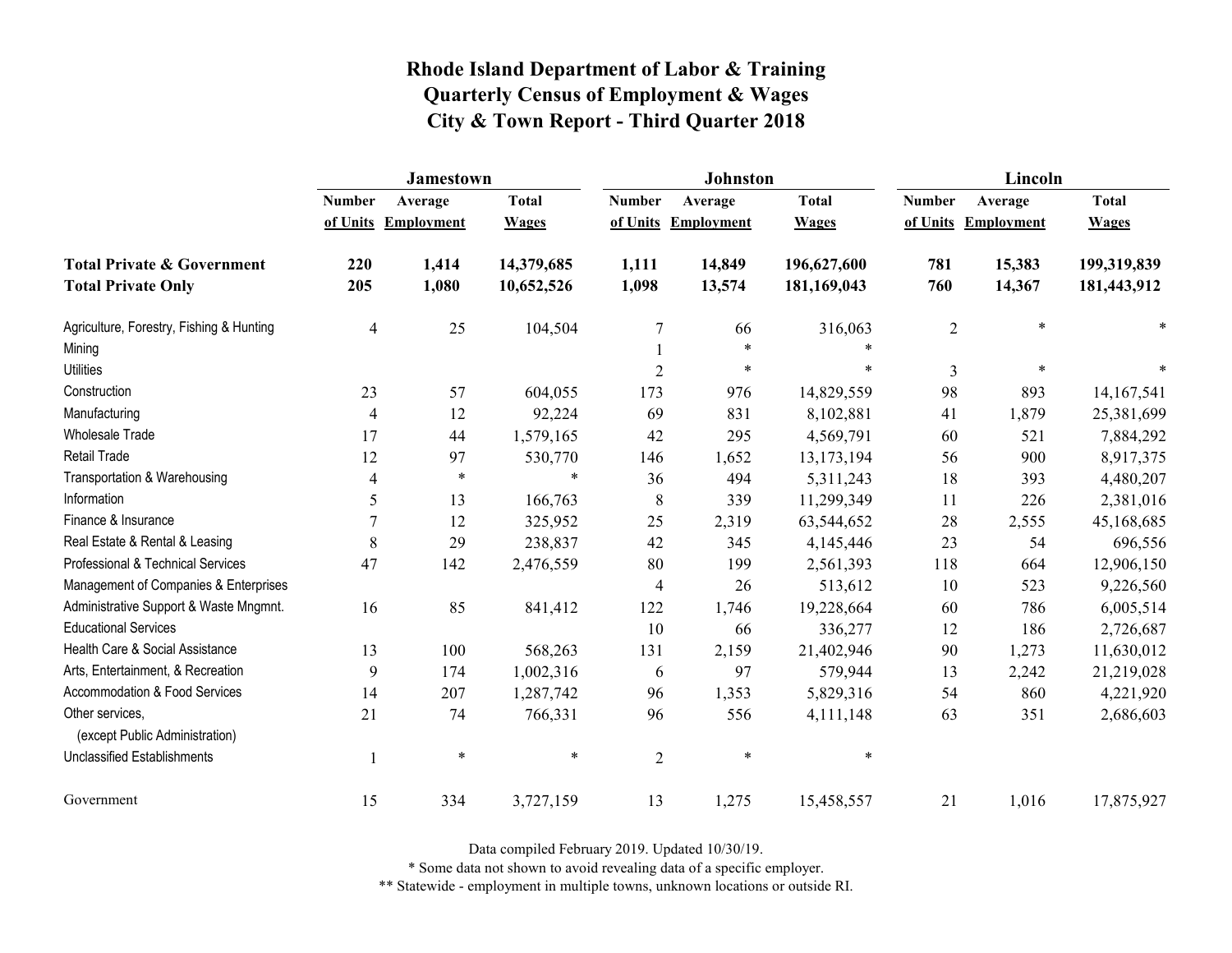|                                                   | <b>Little Compton</b> |                     |              |               | <b>Middletown</b>   |              | Narragansett   |                     |              |
|---------------------------------------------------|-----------------------|---------------------|--------------|---------------|---------------------|--------------|----------------|---------------------|--------------|
|                                                   | <b>Number</b>         | Average             | <b>Total</b> | <b>Number</b> | Average             | <b>Total</b> | <b>Number</b>  | Average             | <b>Total</b> |
|                                                   |                       | of Units Employment | <b>Wages</b> |               | of Units Employment | <b>Wages</b> |                | of Units Employment | <b>Wages</b> |
| <b>Total Private &amp; Government</b>             | 146                   | 906                 | 7,753,376    | 726           | 11,598              | 137,901,658  | 486            | 5,564               | 54,044,247   |
| <b>Total Private Only</b>                         | 140                   | 773                 | 6,535,516    | 714           | 11,080              | 130,956,670  | 468            | 4,645               | 40,331,196   |
| Agriculture, Forestry, Fishing & Hunting          | 9                     | 83                  | 434,007      | 6             | 99                  | 726,913      | $\overline{7}$ | 31                  | 312,508      |
| Mining                                            |                       |                     |              |               | $\ast$              |              |                |                     |              |
| <b>Utilities</b>                                  |                       |                     |              |               | $\ast$              |              |                |                     |              |
| Construction                                      | 28                    | 122                 | 1,579,164    | 71            | 499                 | 6,536,732    | 46             | 167                 | 1,974,368    |
| Manufacturing                                     | $\overline{2}$        | $\ast$              | $\ast$       | 13            | 465                 | 8,502,297    | 11             | 327                 | 4,637,831    |
| <b>Wholesale Trade</b>                            | 5                     | 10                  | 229,055      | 21            | 123                 | 1,593,020    | 23             | 85                  | 1,018,087    |
| <b>Retail Trade</b>                               | 6                     | 31                  | 163,637      | 89            | 1,494               | 12,734,256   | 50             | 731                 | 4,849,173    |
| Transportation & Warehousing                      | $\overline{2}$        | $\ast$              | $\ast$       | 12            | 150                 | 1,459,439    | 9              | 184                 | 1,566,338    |
| Information                                       |                       |                     |              | 13            | 89                  | 2,085,736    | 9              | 15                  | 902,907      |
| Finance & Insurance                               | $\overline{2}$        | $\ast$              | $\ast$       | 36            | 633                 | 11,280,864   | 21             | 66                  | 1,086,505    |
| Real Estate & Rental & Leasing                    | 3                     | $\ast$              | $\ast$       | 30            | 108                 | 1,119,363    | 23             | 158                 | 1,510,929    |
| Professional & Technical Services                 | 17                    | 27                  | 417,436      | 107           | 2,529               | 45,655,469   | 57             | 131                 | 2,059,934    |
| Management of Companies & Enterprises             |                       |                     |              | 8             | 369                 | 6,121,308    | 4              | $\ast$              | $\ast$       |
| Administrative Support & Waste Mngmnt.            | 21                    | 59                  | 514,859      | 52            | 317                 | 2,659,354    | 28             | 128                 | 1,239,353    |
| <b>Educational Services</b>                       | $\overline{c}$        | $\ast$              | $\ast$       | 12            | 192                 | 2,485,220    | 9              | 9                   | 72,026       |
| Health Care & Social Assistance                   | 5                     | 30                  | 156,688      | 74            | 1,294               | 11,395,588   | 36             | 395                 | 3,646,637    |
| Arts, Entertainment, & Recreation                 | $\overline{7}$        | 118                 | 830,960      | 18            | 251                 | 1,785,865    | 9              | 345                 | 2,211,224    |
| Accommodation & Food Services                     | 11                    | 107                 | 489,273      | 90            | 1,955               | 11,154,109   | 76             | 1,590               | 8,706,250    |
| Other services,<br>(except Public Administration) | 19                    | 93                  | 641,394      | 59            | 493                 | 3,074,373    | 49             | 280                 | 1,705,519    |
| <b>Unclassified Establishments</b>                |                       | $\ast$              | $\ast$       | 1             | $\ast$              | $\ast$       |                | $\ast$              | *            |
| Government                                        | 6                     | 133                 | 1,217,860    | 12            | 518                 | 6,944,988    | 18             | 919                 | 13,713,051   |

Data compiled February 2019. Updated 10/30/19.

\* Some data not shown to avoid revealing data of a specific employer.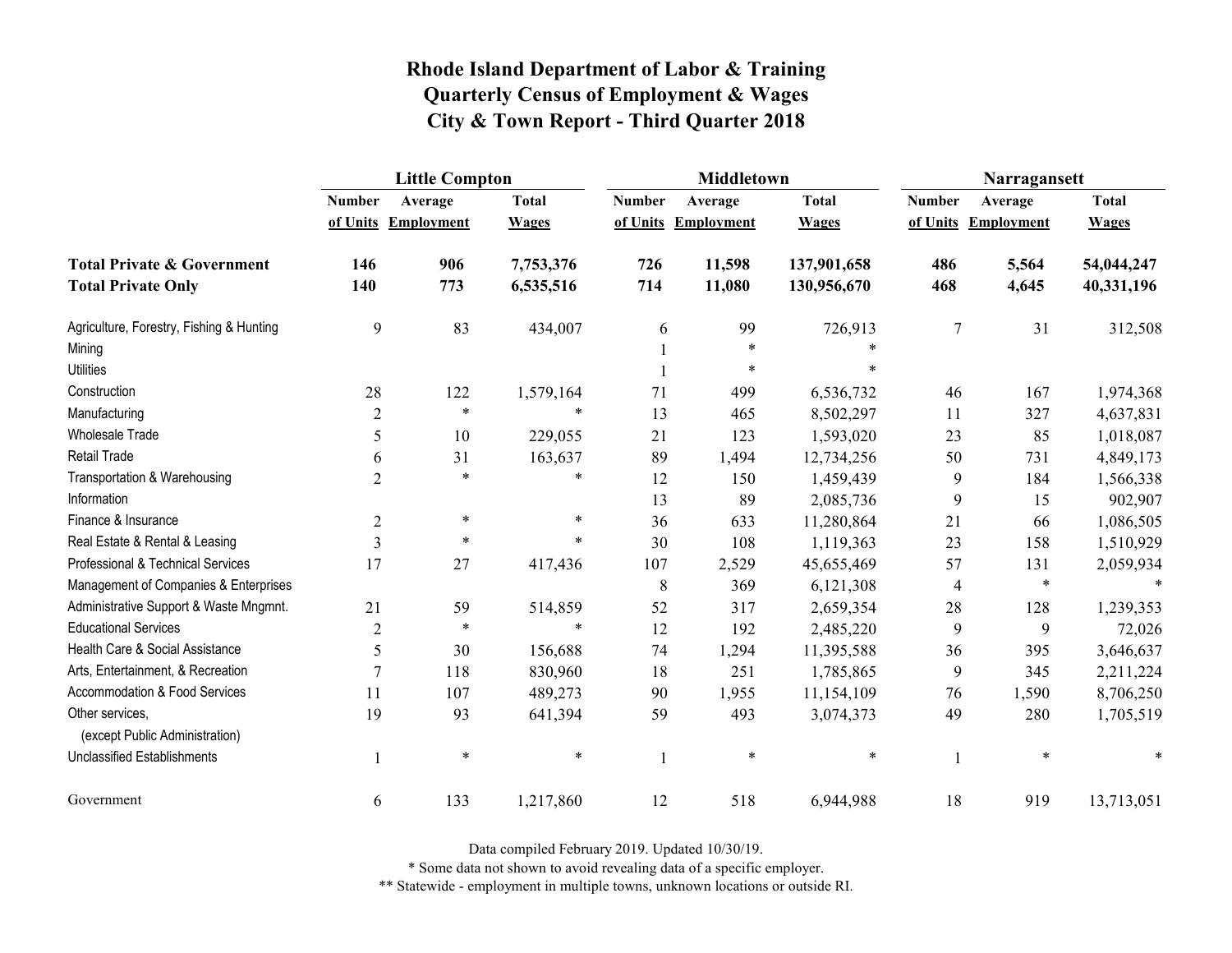|                                                   | <b>Newport</b> |                     |              |                | <b>New Shoreham</b> |              | <b>North Kingstown</b> |                     |              |
|---------------------------------------------------|----------------|---------------------|--------------|----------------|---------------------|--------------|------------------------|---------------------|--------------|
|                                                   | <b>Number</b>  | Average             | <b>Total</b> | <b>Number</b>  | Average             | <b>Total</b> | <b>Number</b>          | Average             | <b>Total</b> |
|                                                   |                | of Units Employment | <b>Wages</b> |                | of Units Employment | <b>Wages</b> |                        | of Units Employment | <b>Wages</b> |
| <b>Total Private &amp; Government</b>             | 1,349          | 20,065              | 249,368,591  | 227            | 1,920               | 18,070,800   | 1,028                  | 17,656              | 221,591,869  |
| <b>Total Private Only</b>                         | 1,313          | 14,231              | 132,648,590  | 212            | 1,763               | 16,530,947   | 1,007                  | 16,358              | 205,423,827  |
| Agriculture, Forestry, Fishing & Hunting          | 4              | 21                  | 247,030      | $\overline{3}$ | $\ast$              | $\ast$       | 12                     | 97                  | 2,883,399    |
| Mining                                            |                |                     |              |                |                     |              |                        |                     |              |
| <b>Utilities</b>                                  |                | $\ast$              | $\ast$       |                | $\ast$              | *            |                        | $\ast$              |              |
| Construction                                      | 85             | 338                 | 4,419,574    | 33             | 53                  | 692,202      | 95                     | 489                 | 7,573,597    |
| Manufacturing                                     | 28             | 219                 | 2,357,326    | $\overline{7}$ | 14                  | 90,182       | 65                     | 6,909               | 107,076,064  |
| Wholesale Trade                                   | 50             | 151                 | 2,292,582    |                |                     |              | 85                     | 564                 | 10,013,523   |
| Retail Trade                                      | 211            | 1,609               | 11,404,531   | 33             | 179                 | 1,595,602    | 98                     | 1,951               | 15,212,489   |
| Transportation & Warehousing                      | 36             | 262                 | 2,236,596    | 5              | 22                  | 139,223      | 38                     | 483                 | 5,583,926    |
| Information                                       | 19             | 136                 | 2,144,079    | $\overline{2}$ | $\ast$              | *            | 16                     | 62                  | 1,726,872    |
| Finance & Insurance                               | 48             | 231                 | 4,859,880    |                | $\ast$              | $\ast$       | 43                     | 348                 | 5,079,720    |
| Real Estate & Rental & Leasing                    | 54             | 393                 | 4,243,925    | 15             | 74                  | 557,049      | 22                     | 85                  | 1,102,155    |
| Professional & Technical Services                 | 179            | 562                 | 9,631,487    | 5              | 44                  | 357,232      | 151                    | 399                 | 7,192,692    |
| Management of Companies & Enterprises             | 7              | $\ast$              | $\ast$       |                | $\ast$              | $\ast$       | 19                     | 764                 | 9,838,060    |
| Administrative Support & Waste Mngmnt.            | 106            | 406                 | 4,026,014    | 15             | 54                  | 502,206      | 71                     | 531                 | 5,024,810    |
| <b>Educational Services</b>                       | 14             | 617                 | 7,718,930    |                | $\ast$              | $\ast$       | 16                     | 108                 | 778,473      |
| Health Care & Social Assistance                   | 79             | 1,636               | 18,289,784   | $\overline{4}$ | 15                  | 232,620      | 92                     | 1,675               | 14,317,665   |
| Arts, Entertainment, & Recreation                 | 47             | 1,245               | 9,619,215    | 13             | 73                  | 702,839      | 32                     | 370                 | 2,368,524    |
| Accommodation & Food Services                     | 185            | 5,373               | 40,110,809   | 60             | 1,186               | 11,097,874   | 61                     | 977                 | 4,420,594    |
| Other services,<br>(except Public Administration) | 160            | 901                 | 8,208,738    | 12             | 25                  | 190,797      | 87                     | 488                 | 3,360,527    |
| <b>Unclassified Establishments</b>                |                |                     |              |                | $\ast$              | $\ast$       | $\overline{3}$         | $\ast$              |              |
| Government                                        | 36             | 5,834               | 116,720,001  | 15             | 157                 | 1,539,853    | 21                     | 1,298               | 16,168,042   |

Data compiled February 2019. Updated 10/30/19.

\* Some data not shown to avoid revealing data of a specific employer.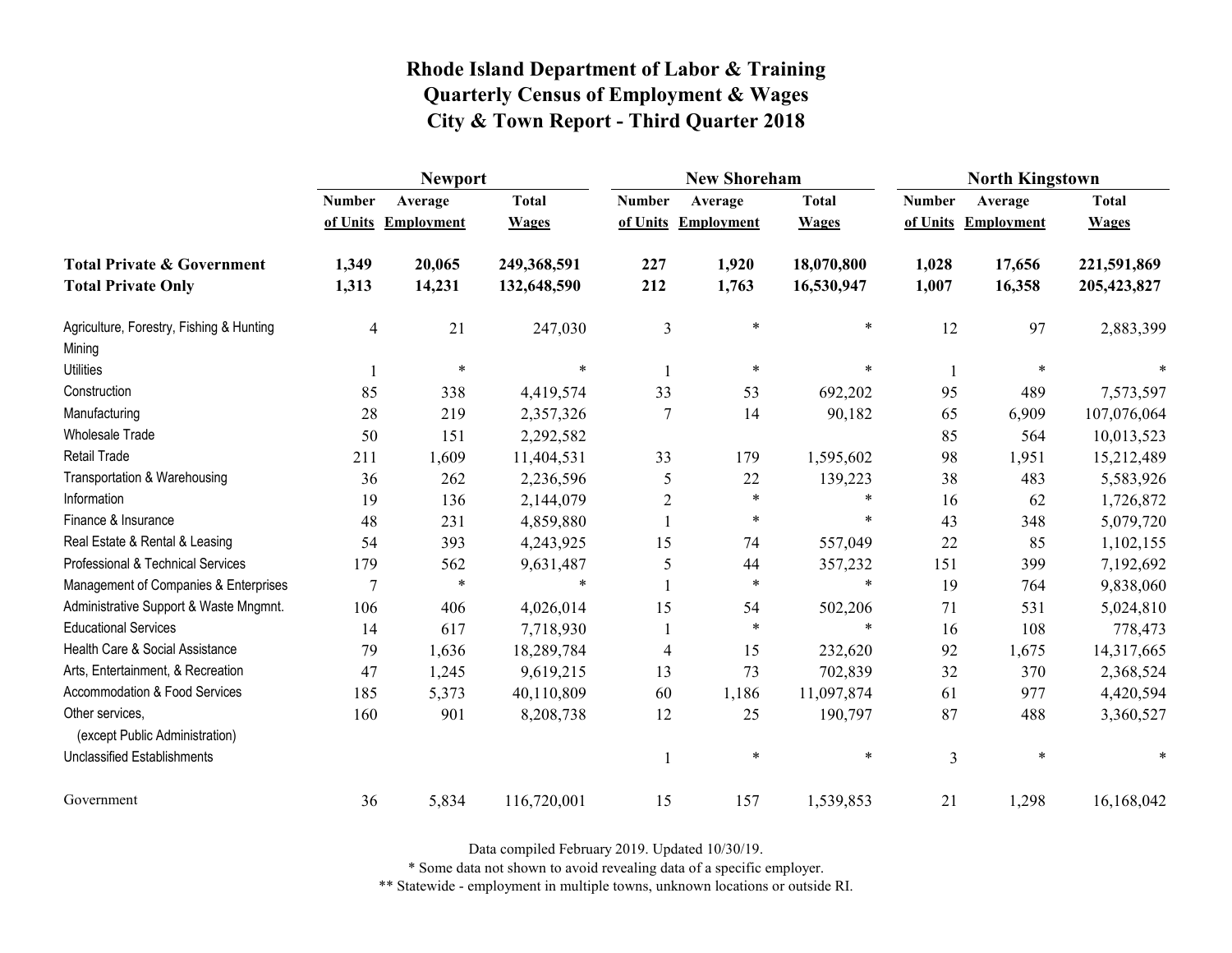|                                                   | <b>North Providence</b> |                     |              |                | <b>North Smithfield</b> |              | Pawtucket     |                     |              |
|---------------------------------------------------|-------------------------|---------------------|--------------|----------------|-------------------------|--------------|---------------|---------------------|--------------|
|                                                   | <b>Number</b>           | Average             | <b>Total</b> | <b>Number</b>  | Average                 | <b>Total</b> | <b>Number</b> | Average             | <b>Total</b> |
|                                                   |                         | of Units Employment | <b>Wages</b> |                | of Units Employment     | <b>Wages</b> |               | of Units Employment | <b>Wages</b> |
| <b>Total Private &amp; Government</b>             | 704                     | 6,987               | 61,649,475   | 416            | 4,975                   | 51,383,716   | 1,617         | 21,911              | 262,907,933  |
| <b>Total Private Only</b>                         | 694                     | 6,172               | 53,083,641   | 407            | 4,703                   | 47,951,657   | 1,594         | 20,294              | 236,292,597  |
| Agriculture, Forestry, Fishing & Hunting          |                         |                     |              | $\overline{4}$ | 5                       | 52,708       |               |                     |              |
| Mining                                            |                         | $\ast$              | $\ast$       | $\overline{2}$ | $\ast$                  | $\ast$       |               |                     |              |
| <b>Utilities</b>                                  |                         |                     |              |                |                         |              | 3             |                     |              |
| Construction                                      | 72                      | 235                 | 2,901,152    | 67             | 257                     | 3,133,597    | 154           | 1,056               | 15,678,951   |
| Manufacturing                                     | 27                      | 212                 | 2,122,491    | 20             | 493                     | 4,987,718    | 130           | 3,489               | 44,865,972   |
| Wholesale Trade                                   | 25                      | 86                  | 1,448,066    | 27             | 190                     | 2,663,717    | 78            | 554                 | 7,283,339    |
| <b>Retail Trade</b>                               | 88                      | 977                 | 7,121,823    | 44             | 1,232                   | 9,806,756    | 176           | 1,469               | 11,598,225   |
| Transportation & Warehousing                      | 19                      | 120                 | 1,123,232    | 11             | 366                     | 4,698,391    | 70            | 559                 | 6,135,527    |
| Information                                       | 9                       | 16                  | 177,707      | 4              | 10                      | 90,527       | 21            | $\ast$              |              |
| Finance & Insurance                               | 26                      | 123                 | 1,547,500    | 17             | 64                      | 1,042,167    | 48            | 593                 | 9,664,507    |
| Real Estate & Rental & Leasing                    | 34                      | 121                 | 1,068,034    | 11             | 26                      | 189,991      | 47            | 225                 | 2,221,905    |
| Professional & Technical Services                 | 65                      | 223                 | 2,734,603    | 49             | 260                     | 6,599,690    | 143           | 792                 | 12,322,517   |
| Management of Companies & Enterprises             | $\overline{4}$          | $\ast$              | $\ast$       |                |                         |              | 10            | 1,567               | 45,814,798   |
| Administrative Support & Waste Mngmnt.            | 54                      | 761                 | 5,167,846    | 27             | 251                     | 2,911,197    | 118           | 2,464               | 19,355,621   |
| <b>Educational Services</b>                       | 9                       | 22                  | 108,023      | 4              | 4                       | 26,244       | 27            | 372                 | 3,370,789    |
| Health Care & Social Assistance                   | 112                     | 2,141               | 21,371,826   | 53             | 689                     | 6,260,384    | 227           | 3,559               | 29,394,906   |
| Arts, Entertainment, & Recreation                 | 5                       | 54                  | 221,620      | 6              | 54                      | 300,162      | 26            | 537                 | 10,125,499   |
| Accommodation & Food Services                     | 66                      | 705                 | 3,042,772    | 25             | 538                     | 2,352,366    | 148           | 1,733               | 8,184,014    |
| Other services,<br>(except Public Administration) | 78                      | 356                 | 2,696,858    | 34             | 204                     | 1,941,139    | 168           | 1,211               | 8,433,473    |
| <b>Unclassified Establishments</b>                |                         |                     |              | $\overline{2}$ | $\ast$                  | $\ast$       |               |                     |              |
|                                                   |                         |                     |              |                |                         |              |               |                     |              |
| Government                                        | 10                      | 815                 | 8,565,834    | 9              | 272                     | 3,432,059    | 23            | 1,617               | 26,615,336   |

Data compiled February 2019. Updated 10/30/19.

\* Some data not shown to avoid revealing data of a specific employer.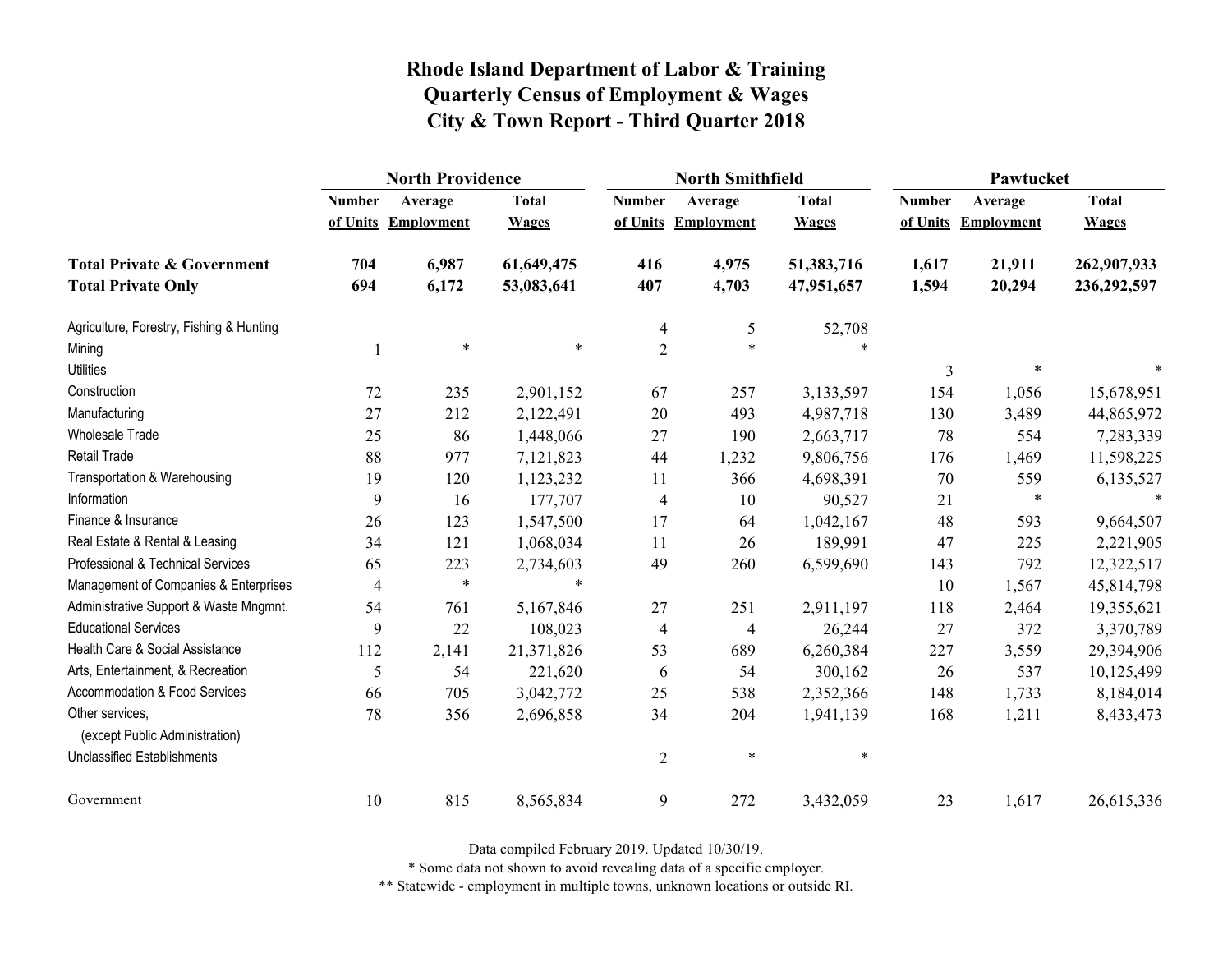|                                          | Portsmouth    |                     |              |               | Providence          |               | <b>Richmond</b> |                     |              |
|------------------------------------------|---------------|---------------------|--------------|---------------|---------------------|---------------|-----------------|---------------------|--------------|
|                                          | <b>Number</b> | Average             | <b>Total</b> | <b>Number</b> | Average             | <b>Total</b>  | <b>Number</b>   | Average             | <b>Total</b> |
|                                          |               | of Units Employment | <b>Wages</b> |               | of Units Employment | <b>Wages</b>  |                 | of Units Employment | <b>Wages</b> |
| <b>Total Private &amp; Government</b>    | 563           | 6,122               | 84,225,678   | 5,981         | 113,106             | 1,606,125,487 | 163             | 1,984               | 21,833,717   |
| <b>Total Private Only</b>                | 547           | 5,580               | 76,309,954   | 5,883         | 97,832              | 1,347,963,581 | 156             | 1,440               | 12,079,067   |
| Agriculture, Forestry, Fishing & Hunting | 13            | 57                  | 356,301      | 3             | 37                  | 245,424       | 9               | 73                  | 791,288      |
| Mining                                   |               |                     |              |               |                     |               |                 | $\ast$              | $\ast$       |
| <b>Utilities</b>                         |               | $\ast$              | $\ast$       | 8             | 517                 | 13,327,731    |                 |                     |              |
| Construction                             | 75            | 406                 | 5,475,531    | 302           | 2,744               | 57,207,462    | 26              | 114                 | 1,390,706    |
| Manufacturing                            | 19            | 1,448               | 34,207,050   | 218           | 3,475               | 39,073,068    | $\overline{4}$  | 96                  | 1,169,389    |
| Wholesale Trade                          | 29            | 110                 | 2,122,001    | 220           | 2,944               | 54,336,289    | $\,8\,$         | 63                  | 909,964      |
| Retail Trade                             | 54            | 542                 | 4,954,490    | 654           | 6,993               | 47,716,403    | 21              | 298                 | 2,205,668    |
| Transportation & Warehousing             | 9             | 79                  | 623,289      | 111           | 742                 | 7,376,170     | 3               | 63                  | 345,928      |
| Information                              | 17            | 50                  | 1,306,048    | 134           | 1,695               | 26,638,645    |                 | $\ast$              | $\ast$       |
| Finance & Insurance                      | 22            | 160                 | 3,371,136    | 317           | 5,363               | 125,972,495   | 6               | 53                  | 521,215      |
| Real Estate & Rental & Leasing           | 15            | 149                 | 1,443,862    | 202           | 1,565               | 20,707,863    |                 |                     |              |
| Professional & Technical Services        | $70\,$        | 131                 | 2,039,585    | 1,012         | 6,830               | 134,340,100   | 16              | 105                 | 1,352,586    |
| Management of Companies & Enterprises    | 5             | $\ast$              | $\ast$       | 53            | 2,985               | 68,699,606    |                 |                     |              |
| Administrative Support & Waste Mngmnt.   | 41            | 313                 | 2,474,724    | 381           | 7,459               | 68, 382, 435  | 13              | 82                  | 721,806      |
| <b>Educational Services</b>              | 16            | 258                 | 2,465,333    | 144           | 11,433              | 179,827,850   |                 |                     |              |
| Health Care & Social Assistance          | 49            | 932                 | 8,800,716    | 747           | 28,029              | 401,000,895   | 10              | 38                  | 353,771      |
| Arts, Entertainment, & Recreation        | 10            | 145                 | 1,116,208    | 72            | 1,028               | 7,424,803     | 6               | 136                 | 568,726      |
| Accommodation & Food Services            | 44            | 586                 | 3,360,576    | 625           | 9,820               | 57,972,008    | 19              | 260                 | 1,056,032    |
| Other services,                          | 58            | 204                 | 2,047,168    | 674           | 4,167               | 37,689,201    | 13              | 31                  | 187,661      |
| (except Public Administration)           |               |                     |              |               |                     |               |                 |                     |              |
| <b>Unclassified Establishments</b>       |               |                     |              | 6             | 6                   | 25,133        |                 |                     |              |
| Government                               | 16            | 542                 | 7,915,724    | 98            | 15,274              | 258,161,906   | $\overline{7}$  | 544                 | 9,754,650    |

Data compiled February 2019. Updated 10/30/19.

\* Some data not shown to avoid revealing data of a specific employer.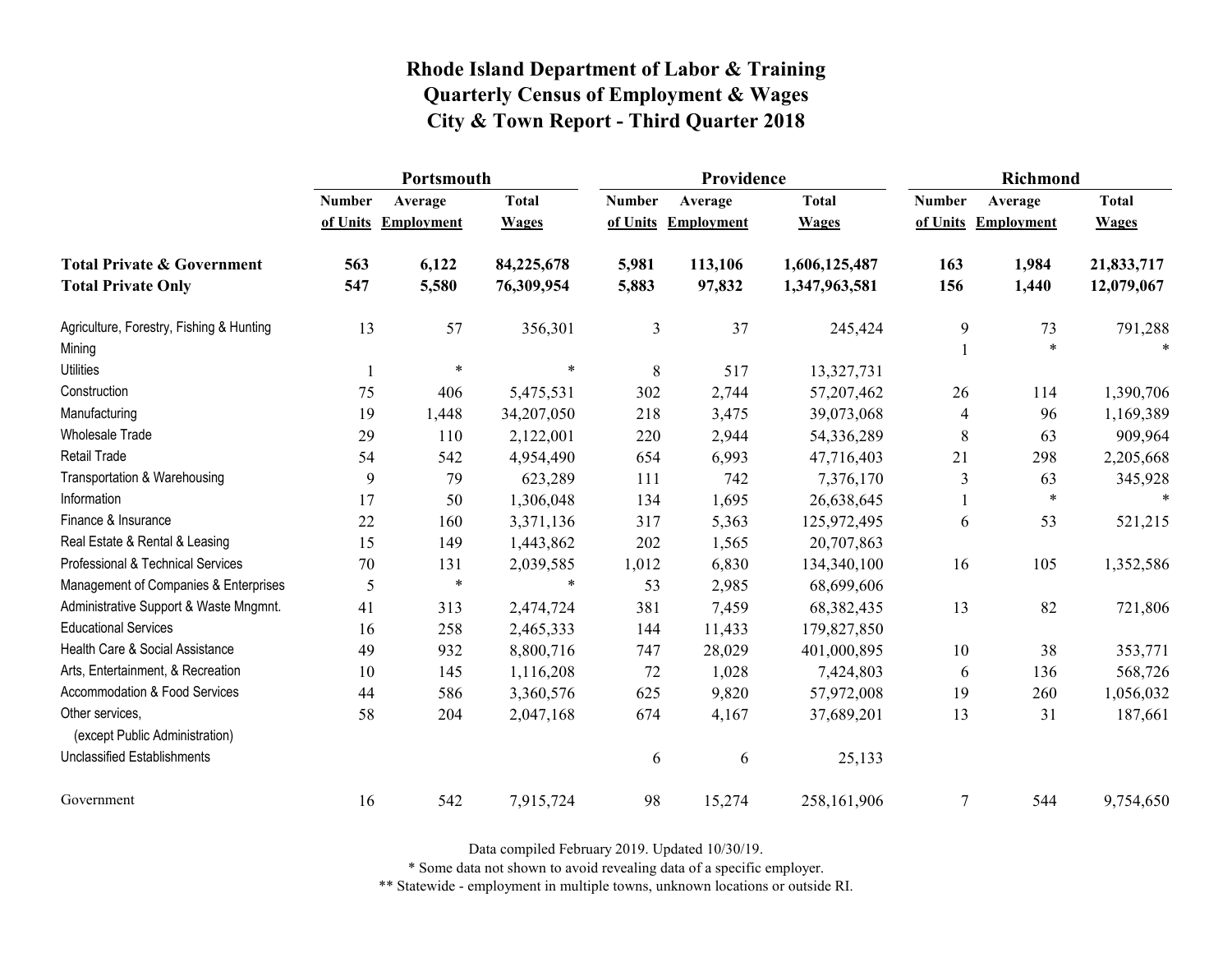|                                                   | <b>Scituate</b> |                     |              |                | <b>Smithfield</b>   |              | <b>South Kingstown</b> |                     |              |
|---------------------------------------------------|-----------------|---------------------|--------------|----------------|---------------------|--------------|------------------------|---------------------|--------------|
|                                                   | <b>Number</b>   | Average             | <b>Total</b> | <b>Number</b>  | Average             | <b>Total</b> | <b>Number</b>          | Average             | <b>Total</b> |
|                                                   |                 | of Units Employment | <b>Wages</b> |                | of Units Employment | <b>Wages</b> |                        | of Units Employment | <b>Wages</b> |
| <b>Total Private &amp; Government</b>             | 280             | 1,742               | 19,155,827   | 888            | 14,305              | 193,450,232  | 1,053                  | 14,058              | 170,838,752  |
| <b>Total Private Only</b>                         | 268             | 1,158               | 9,644,829    | 874            | 13,761              | 185,888,800  | 1,032                  | 10,461              | 113,178,012  |
| Agriculture, Forestry, Fishing & Hunting          | 9               | 68                  | 458,261      | 5              | 21                  | 66,446       | 21                     | 133                 | 1,090,009    |
| Mining                                            |                 |                     |              |                | $\ast$              | $\ast$       |                        | *                   |              |
| <b>Utilities</b>                                  |                 |                     |              |                |                     |              |                        | $\ast$              |              |
| Construction                                      | 70              | 262                 | 2,917,749    | 121            | 1,028               | 16,658,167   | 133                    | 444                 | 5,281,401    |
| Manufacturing                                     | 9               | 12                  | 109,554      | 60             | 1,053               | 15,581,757   | 31                     | 557                 | 11,548,680   |
| <b>Wholesale Trade</b>                            | 11              | 22                  | 277,993      | 48             | 695                 | 11,763,533   | 49                     | 546                 | 10,765,498   |
| Retail Trade                                      | 21              | 193                 | 1,385,428    | 100            | 1,784               | 12,430,379   | 105                    | 1,238               | 10,643,244   |
| Transportation & Warehousing                      | 14              | 52                  | 720,285      | 18             | 129                 | 2,131,695    | 9                      | 88                  | 767,584      |
| Information                                       | $\mathfrak{Z}$  | 20                  | 98,005       | 7              | 164                 | 3,100,091    | 23                     | 131                 | 2,211,519    |
| Finance & Insurance                               | 8               | 14                  | 156,156      | 49             | 2,889               | 62,139,251   | 37                     | 330                 | 5,338,796    |
| Real Estate & Rental & Leasing                    | 8               | 16                  | 150,274      | 23             | 106                 | 1,745,906    | 29                     | 213                 | 1,516,248    |
| Professional & Technical Services                 | 27              | 87                  | 984,694      | 128            | 603                 | 11,617,663   | 118                    | 389                 | 7,132,089    |
| Management of Companies & Enterprises             |                 |                     |              | $\overline{4}$ | $\ast$              | $\ast$       | $\,$ $\,$              | 39                  | 768,617      |
| Administrative Support & Waste Mngmnt.            | 21              | 44                  | 410,652      | 60             | 621                 | 7,341,608    | 87                     | 406                 | 3,906,455    |
| <b>Educational Services</b>                       |                 | $\ast$              | $\ast$       | 11             | 836                 | 13,720,555   | 19                     | 327                 | 3,080,548    |
| Health Care & Social Assistance                   | 28              | 118                 | 666,896      | 77             | 1,547               | 12,572,516   | 123                    | 3,012               | 31,941,533   |
| Arts, Entertainment, & Recreation                 | $\overline{2}$  | $\ast$              | $\ast$       | 15             | 74                  | 475,477      | 31                     | 282                 | 1,752,667    |
| Accommodation & Food Services                     | 17              | 181                 | 711,936      | 79             | 1,519               | 7,710,876    | 102                    | 1,685               | 9,946,032    |
| Other services,<br>(except Public Administration) | 18              | 64                  | 524,976      | 68             | 654                 | 6,377,245    | 101                    | 614                 | 5,088,842    |
| Unclassified Establishments                       |                 | $\ast$              | $\ast$       |                |                     |              | $\overline{4}$         | $\overline{2}$      | 13,027       |
| Government                                        | 12              | 584                 | 9,510,998    | 14             | 544                 | 7,561,432    | 21                     | 3,597               | 57,660,740   |

Data compiled February 2019. Updated 10/30/19.

\* Some data not shown to avoid revealing data of a specific employer.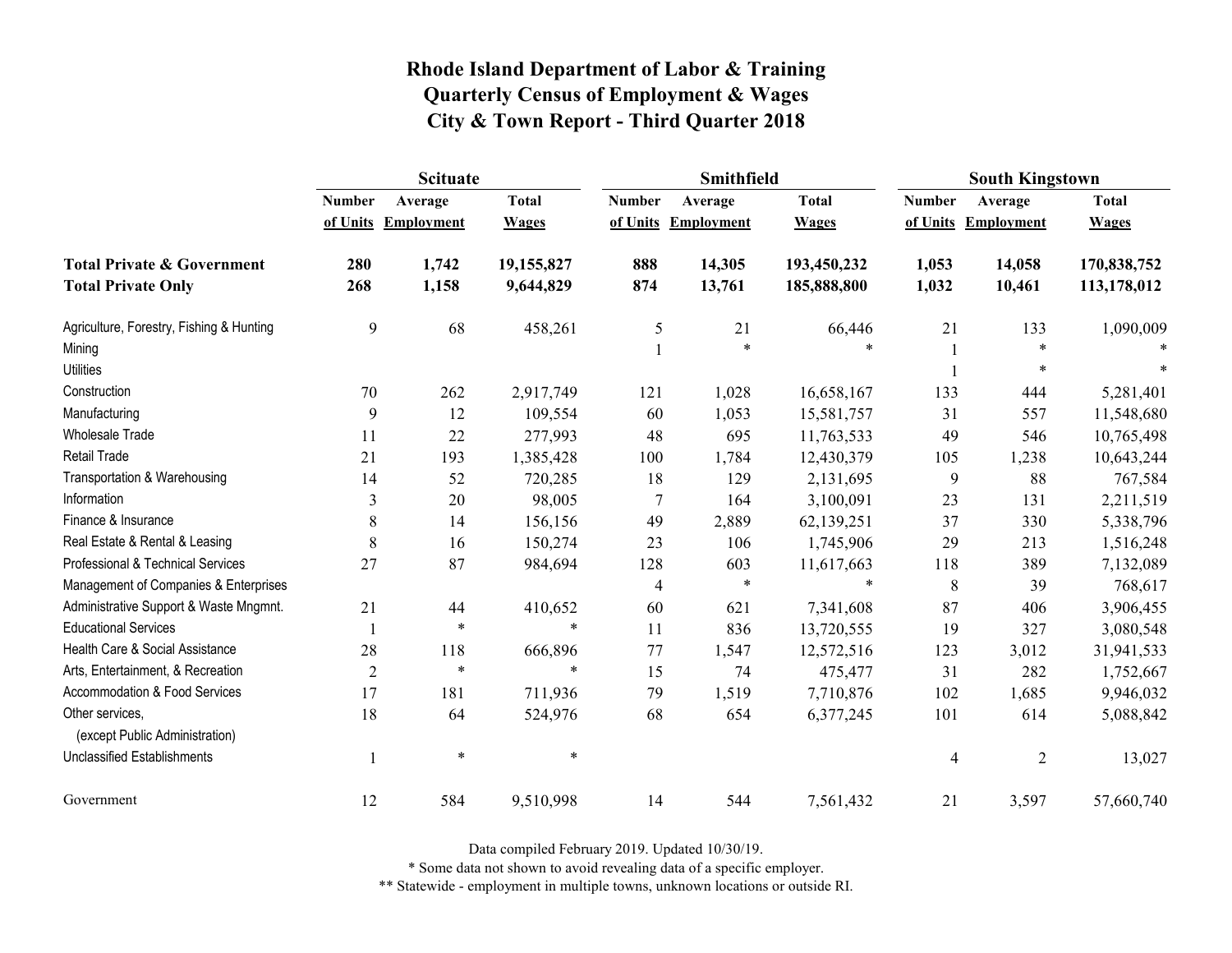|                                                   | <b>Tiverton</b> |                     |              |                | Warren              |              | Warwick       |                     |              |
|---------------------------------------------------|-----------------|---------------------|--------------|----------------|---------------------|--------------|---------------|---------------------|--------------|
|                                                   | <b>Number</b>   | Average             | <b>Total</b> | <b>Number</b>  | Average             | <b>Total</b> | <b>Number</b> | Average             | <b>Total</b> |
|                                                   |                 | of Units Employment | <b>Wages</b> |                | of Units Employment | <b>Wages</b> |               | of Units Employment | <b>Wages</b> |
| <b>Total Private &amp; Government</b>             | 395             | 2,959               | 27,903,919   | 401            | 3,793               | 36,051,018   | 3,188         | 48,349              | 576,243,090  |
| <b>Total Private Only</b>                         | 383             | 2,625               | 23,307,518   | 394            | 3,617               | 33,704,876   | 3,155         | 44,815              | 510,907,290  |
| Agriculture, Forestry, Fishing & Hunting          | 6               | 23                  | 104,160      | 1              | $\ast$              | $\ast$       | 7             | 15                  | 134,955      |
| Mining                                            |                 |                     |              |                |                     |              |               |                     |              |
| <b>Utilities</b>                                  | 3               | 23                  | 538,478      |                |                     |              |               |                     |              |
| Construction                                      | 55              | 226                 | 2,671,127    | 48             | 159                 | 1,859,412    | 299           | 2,428               | 39,166,126   |
| Manufacturing                                     | 15              | 114                 | 935,651      | 34             | 800                 | 9,251,588    | 113           | 2,871               | 42,974,142   |
| Wholesale Trade                                   | 19              | 98                  | 1,484,611    | 20             | 122                 | 1,944,206    | 204           | 1,783               | 25,149,389   |
| <b>Retail Trade</b>                               | 60              | 626                 | 6,048,338    | 42             | 280                 | 1,672,898    | 381           | 7,262               | 57,152,215   |
| Transportation & Warehousing                      | 10              | 44                  | 253,471      | $\mathfrak{Z}$ | 99                  | 877,427      | 80            | 2,325               | 25,741,906   |
| Information                                       |                 | $\ast$              | $\ast$       | $\mathfrak{Z}$ | 29                  | 337,400      | 36            | 406                 | 5,328,631    |
| Finance & Insurance                               | 14              | 61                  | 750,724      | 13             | 177                 | 2,160,873    | 208           | 2,741               | 47,362,900   |
| Real Estate & Rental & Leasing                    | 5               | 6                   | 83,722       | 8              | 27                  | 221,453      | 130           | 1,192               | 12,892,828   |
| Professional & Technical Services                 | 41              | 67                  | 1,342,376    | 44             | 241                 | 3,334,641    | 408           | 1,962               | 31,093,330   |
| Management of Companies & Enterprises             |                 | $\ast$              | $\ast$       | $\mathbf{1}$   | $\ast$              | $\ast$       | 25            | 1,624               | 31,352,581   |
| Administrative Support & Waste Mngmnt.            | 31              | 78                  | 806,551      | 27             | 146                 | 1,212,711    | 222           | 2,904               | 24,544,027   |
| <b>Educational Services</b>                       | 6               | 25                  | 132,379      | 5              | 73                  | 897,843      | 47            | 587                 | 5,935,387    |
| Health Care & Social Assistance                   | 31              | 396                 | 3,345,510    | 39             | 500                 | 5,062,861    | 393           | 8,354               | 114,228,168  |
| Arts, Entertainment, & Recreation                 | 5               | 38                  | 179,857      | 8              | 59                  | 270,283      | 38            | 739                 | 3,830,145    |
| <b>Accommodation &amp; Food Services</b>          | 36              | 676                 | 3,868,785    | 49             | 683                 | 2,971,855    | 257           | 5,764               | 29,863,738   |
| Other services,<br>(except Public Administration) | 44              | 120                 | 688,573      | 49             | 213                 | 1,490,685    | 303           | 1,857               | 14,139,922   |
| <b>Unclassified Establishments</b>                |                 |                     |              |                |                     |              | 4             |                     | 16,900       |
| Government                                        | 12              | 334                 | 4,596,401    | $\tau$         | 176                 | 2,346,142    | 33            | 3,534               | 65,335,800   |

Data compiled February 2019. Updated 10/30/19.

\* Some data not shown to avoid revealing data of a specific employer.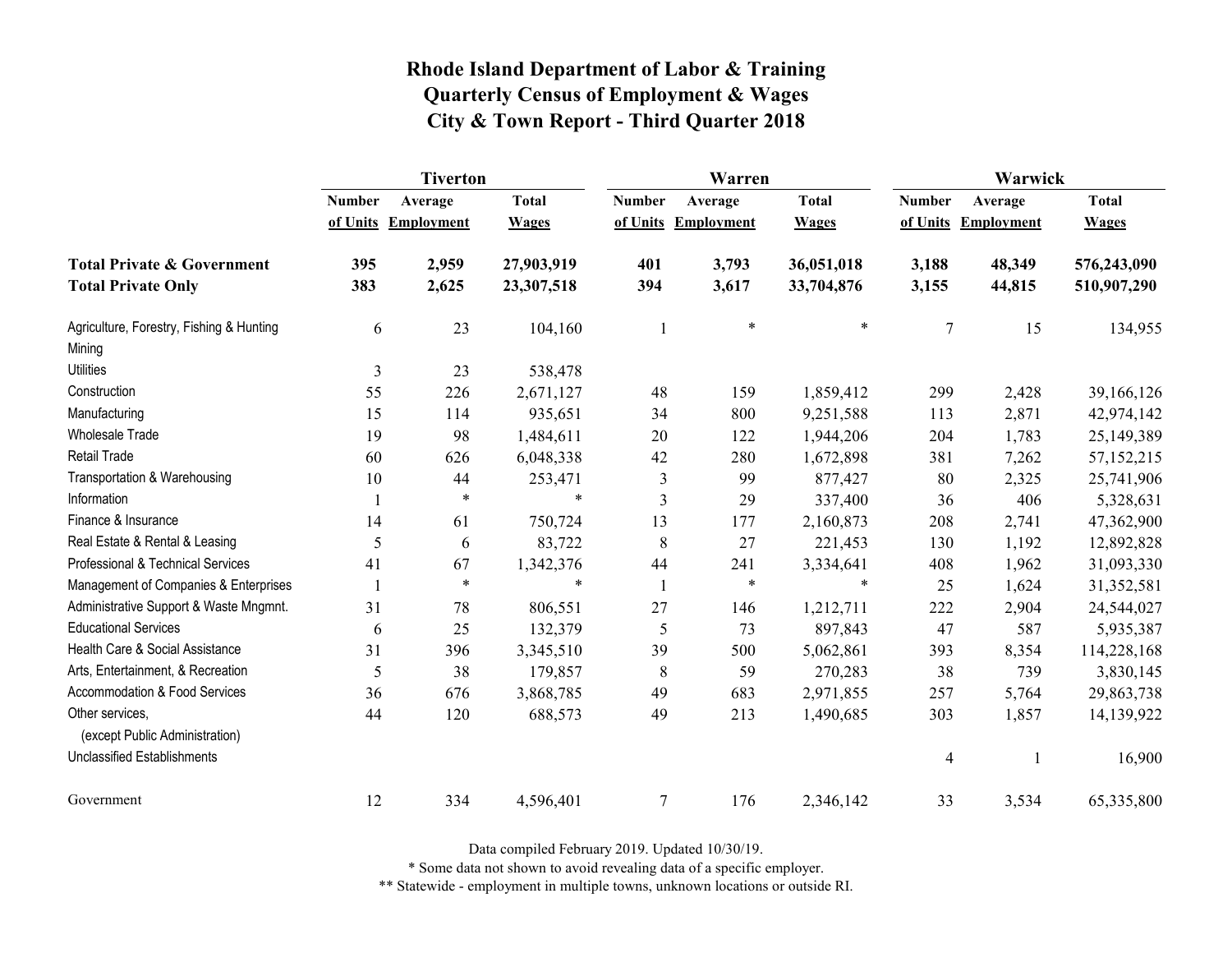|                                                   | Westerly       |                     |              | <b>West Greenwich</b> |                     |              | <b>West Warwick</b> |                     |              |
|---------------------------------------------------|----------------|---------------------|--------------|-----------------------|---------------------|--------------|---------------------|---------------------|--------------|
|                                                   | <b>Number</b>  | Average             | <b>Total</b> | <b>Number</b>         | Average             | <b>Total</b> | <b>Number</b>       | Average             | <b>Total</b> |
|                                                   |                | of Units Employment | <b>Wages</b> |                       | of Units Employment | <b>Wages</b> |                     | of Units Employment | <b>Wages</b> |
| <b>Total Private &amp; Government</b>             | 891            | 10,816              | 97,593,969   | 232                   | 3,194               | 48,605,227   | 583                 | 7,720               | 95,452,799   |
| <b>Total Private Only</b>                         | 872            | 9,737               | 88,094,333   | 222                   | 2,858               | 44,069,222   | 568                 | 6,860               | 83,830,326   |
| Agriculture, Forestry, Fishing & Hunting          | $\overline{c}$ | $\ast$              | $\ast$       |                       | $\ast$              | $\ast$       | $\overline{2}$      | $\ast$              |              |
| Mining                                            |                | $\ast$              | $\ast$       |                       | $\ast$              | $\ast$       |                     |                     |              |
| <b>Utilities</b>                                  |                | $\ast$              | $\ast$       |                       |                     |              |                     | $\ast$              |              |
| Construction                                      | 88             | 348                 | 4,221,171    | 37                    | 114                 | 1,342,074    | 61                  | 395                 | 4,506,845    |
| Manufacturing                                     | 26             | 632                 | 7,924,069    | 9                     | 840                 | 18,207,495   | 27                  | 1,310               | 18,770,702   |
| Wholesale Trade                                   | 36             | 104                 | 1,386,972    | 12                    | 275                 | 4,856,781    | 26                  | 339                 | 4,783,707    |
| <b>Retail Trade</b>                               | 140            | 2,114               | 15,945,081   | 17                    | 107                 | 842,168      | 83                  | 988                 | 10,815,916   |
| Transportation & Warehousing                      | 11             | 75                  | 692,618      | 11                    | 239                 | 2,879,410    | 14                  | 382                 | 4,990,326    |
| Information                                       | 13             | 92                  | 1,179,309    | 3                     | 11                  | 186,241      | 13                  | 752                 | 14, 161, 586 |
| Finance & Insurance                               | 29             | 212                 | 3,289,492    | 7                     | 17                  | 176,081      | 21                  | 92                  | 1,700,566    |
| Real Estate & Rental & Leasing                    | 23             | 65                  | 522,204      | 8                     | 80                  | 1,257,685    | 20                  | 81                  | 612,490      |
| Professional & Technical Services                 | 81             | 230                 | 3,346,600    | 37                    | 504                 | 9,497,767    | 56                  | 231                 | 3,831,385    |
| Management of Companies & Enterprises             | 5              | 253                 | 4,166,401    | $\mathbf{1}$          | $\ast$              | $\ast$       | 3                   | 142                 | 3,740,345    |
| Administrative Support & Waste Mngmnt.            | 59             | 269                 | 2,185,006    | 25                    | 194                 | 1,725,968    | 39                  | 245                 | 2,080,118    |
| <b>Educational Services</b>                       | 8              | 54                  | 430,146      | -1                    | $\ast$              | $\ast$       | 7                   | 47                  | 212,792      |
| Health Care & Social Assistance                   | 106            | 1,769               | 18,995,721   | 21                    | 100                 | 780,499      | 60                  | 869                 | 7,852,006    |
| Arts, Entertainment, & Recreation                 | 39             | 846                 | 5,583,647    | $\overline{2}$        | 35                  | 189,086      | 7                   | 25                  | 190,392      |
| <b>Accommodation &amp; Food Services</b>          | 118            | 2,282               | 15,114,895   | 19                    | 285                 | 1,574,202    | 57                  | 662                 | 3,153,756    |
| Other services,<br>(except Public Administration) | 86             | 354                 | 2,448,521    | 10                    | 24                  | 199,787      | 70                  | 293                 | 2,331,856    |
| <b>Unclassified Establishments</b>                |                |                     |              |                       |                     |              |                     | $\ast$              | *            |
| Government                                        | 19             | 1,079               | 9,499,636    | 10                    | 336                 | 4,536,005    | 15                  | 860                 | 11,622,473   |

Data compiled February 2019. Updated 10/30/19.

\* Some data not shown to avoid revealing data of a specific employer.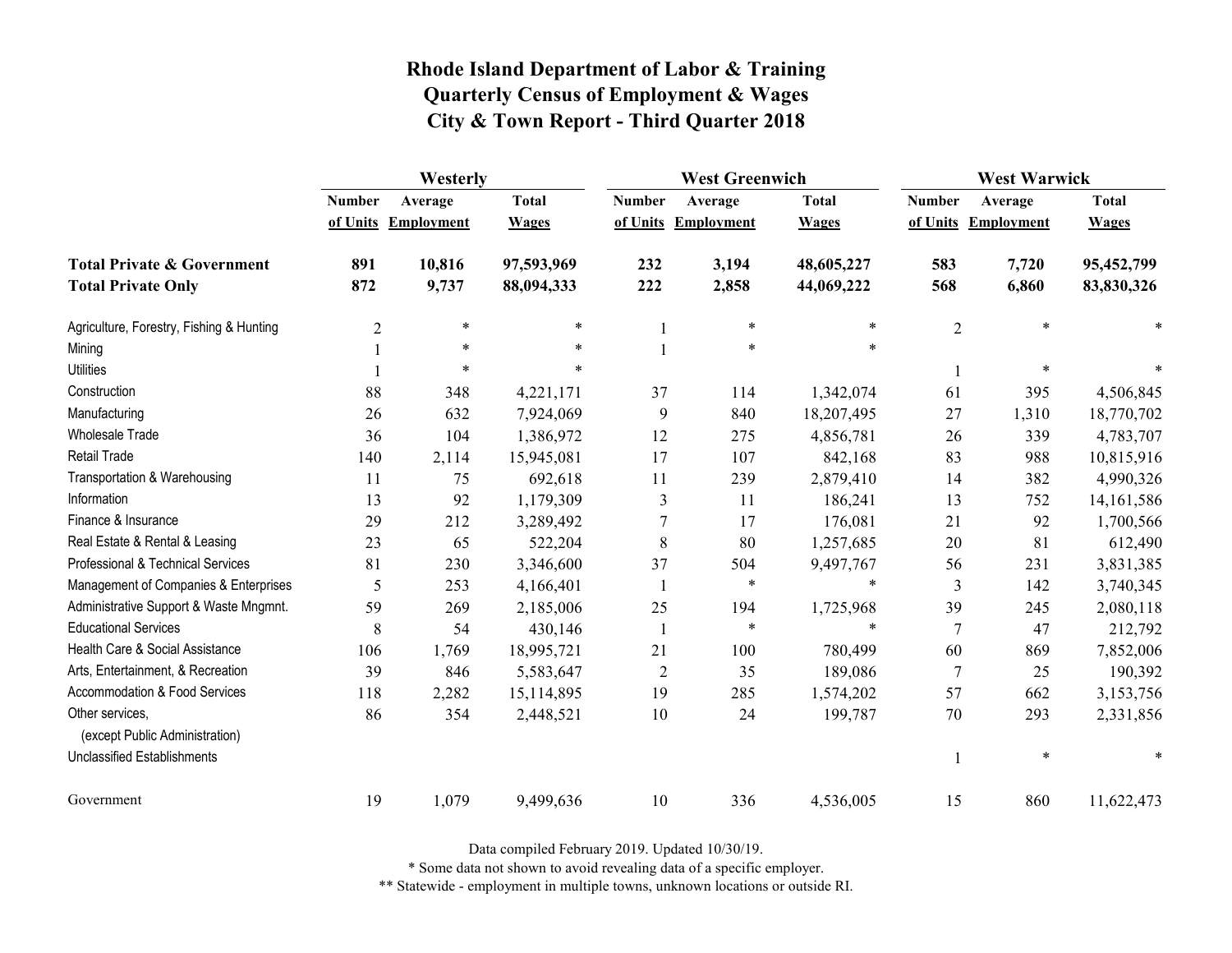|                                          |                | Woonsocket        |              | Statewide **     |                   |              |  |
|------------------------------------------|----------------|-------------------|--------------|------------------|-------------------|--------------|--|
|                                          | <b>Number</b>  | Average           | <b>Total</b> | <b>Number</b>    | Average           | <b>Total</b> |  |
|                                          | of Units       | <b>Employment</b> | <b>Wages</b> | of Units         | <b>Employment</b> | <b>Wages</b> |  |
| <b>Total Private &amp; Government</b>    | 929            | 13,896            | 193,295,400  | 4,594            | 10,655            | 213,113,811  |  |
| <b>Total Private Only</b>                | 912            | 12,429            | 172,504,706  | 4,570            | 10,532            | 210,939,767  |  |
| Agriculture, Forestry, Fishing & Hunting |                |                   |              | 3                | 11                | 54,841       |  |
| Mining                                   |                |                   |              | $\boldsymbol{0}$ | $\ast$            |              |  |
| <b>Utilities</b>                         | $\overline{2}$ | $\ast$            | $\ast$       | 5                | $\ast$            | $\ast$       |  |
| Construction                             | 71             | 347               | 4,040,716    | 262              | 837               | 13,702,955   |  |
| Manufacturing                            | 51             | 958               | 11,611,239   | 103              | 118               | 3,115,475    |  |
| <b>Wholesale Trade</b>                   | 40             | 325               | 5,561,009    | 1,323            | 2,269             | 60,475,893   |  |
| <b>Retail Trade</b>                      | 118            | 1,339             | 16,271,584   | 122              | 210               | 3,066,984    |  |
| Transportation & Warehousing             | 21             | 516               | 6,056,824    | 60               | 205               | 4,724,334    |  |
| Information                              | 8              | 32                | 208,505      | 205              | 524               | 12,843,572   |  |
| Finance & Insurance                      | 23             | 130               | 1,678,235    | 210              | 611               | 13,277,664   |  |
| Real Estate & Rental & Leasing           | 34             | 118               | 1,246,902    | 61               | 218               | 1,857,266    |  |
| Professional & Technical Services        | 156            | 484               | 8,825,409    | 1,107            | 2,111             | 53,346,025   |  |
| Management of Companies & Enterprises    | 16             | 2,518             | 67,195,727   | 53               | 213               | 3,287,507    |  |
| Administrative Support & Waste Mngmnt.   | 55             | 432               | 4,942,658    | 570              | 2,414             | 28,966,786   |  |
| <b>Educational Services</b>              | 11             | 288               | 2,725,728    | 111              | 178               | 1,696,508    |  |
| Health Care & Social Assistance          | 123            | 3,531             | 34,856,932   | 116              | 222               | 4,567,088    |  |
| Arts, Entertainment, & Recreation        | 6              | 101               | 641,943      | 37               | 52                | 756,992      |  |
| Accommodation & Food Services            | 93             | 954               | 4,238,536    | 40               | 138               | 1,437,702    |  |
| Other services,                          | 84             | 340               | 2,151,026    | 150              | 184               | 3,322,232    |  |
| (except Public Administration)           |                |                   |              |                  |                   |              |  |
| <b>Unclassified Establishments</b>       |                |                   |              | 32               | 14                | 319,692      |  |
| Government                               | 17             | *                 | $\ast$       | 24               | 123               | 2,990,103    |  |

Data compiled February 2019. Updated 10/30/19.

\* Some data not shown to avoid revealing data of a specific employer.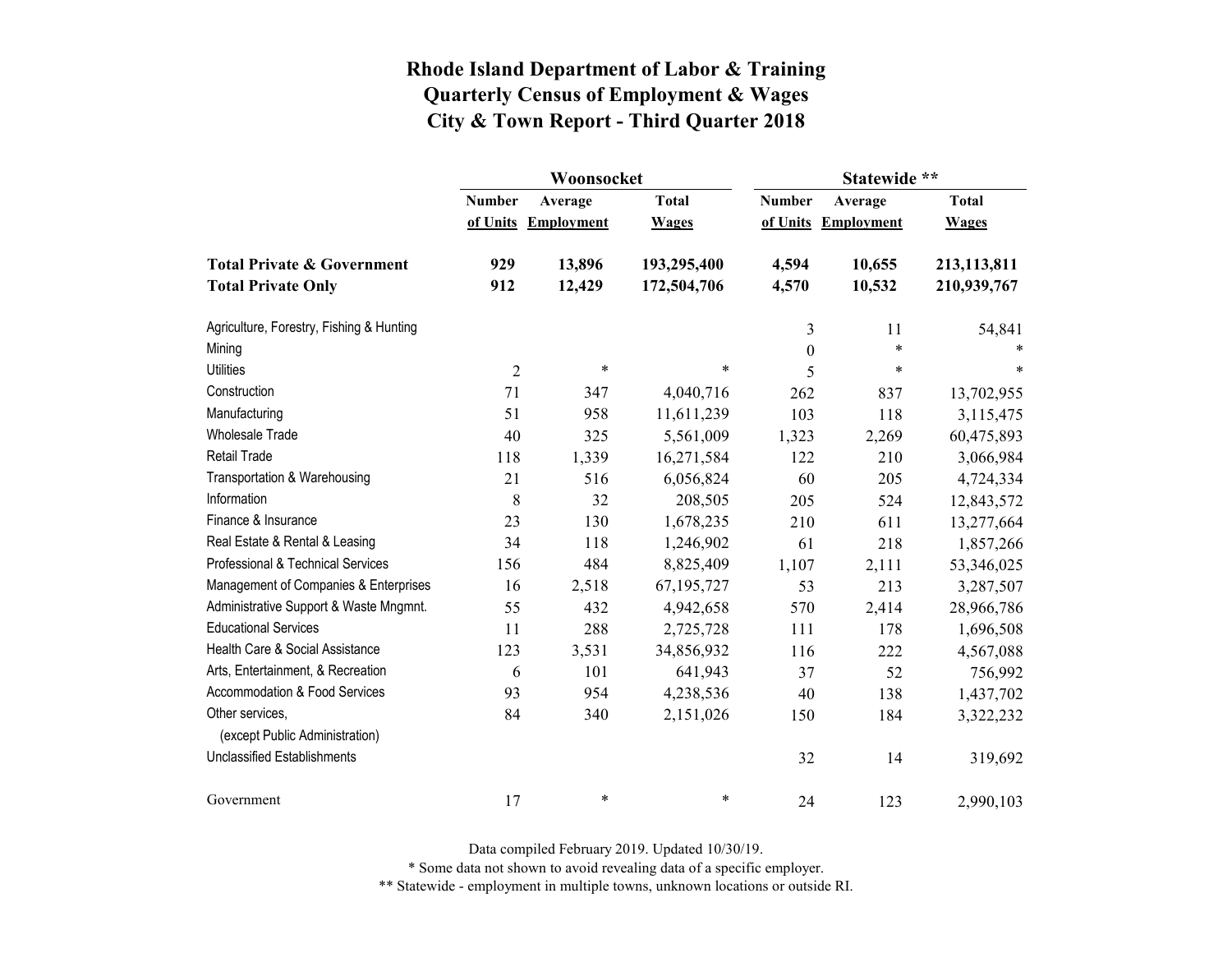|                                                   | <b>Bristol County</b>    |                   |              |               | <b>Kent County</b> |              |               | <b>Newport County</b> |               |  |
|---------------------------------------------------|--------------------------|-------------------|--------------|---------------|--------------------|--------------|---------------|-----------------------|---------------|--|
|                                                   | <b>Number</b>            | Average           | <b>Total</b> | <b>Number</b> | Average            | <b>Total</b> | <b>Number</b> | Average               | <b>Total</b>  |  |
|                                                   | of Units                 | <b>Employment</b> | <b>Wages</b> | of Units      | Employment         | <b>Wages</b> | of Units      | <b>Employment</b>     | <b>Wages</b>  |  |
| <b>Total Private &amp; Government</b>             | 1,560                    | 13,514            | 139,312,449  | 5,511         | 75,798             | 893,089,078  | 3,399         | 43,064                | 521,532,907   |  |
| <b>Total Private Only</b>                         | 1,525                    | 11,797            | 118,808,739  | 5,424         | 69,134             | 786,995,113  | 3,302         | 35,369                | 380,410,774   |  |
| Agriculture, Forestry, Fishing & Hunting          | $\overline{2}$           | $\ast$            | $\ast$       | 14            | 40                 | 285,865      | 42            | 308                   | 1,972,915     |  |
| Mining                                            |                          |                   |              |               | $\ast$             | $\ast$       |               | $\ast$                |               |  |
| <b>Utilities</b>                                  |                          | 4                 | 44,821       | 4             | 30                 | 560,297      | 6             | 44                    | 1,112,013     |  |
| Construction                                      | 190                      | 675               | 8,573,364    | 566           | 3,636              | 53,413,050   | 337           | 1,648                 | 21,286,183    |  |
| Manufacturing                                     | 95                       | 1,673             | 20,947,468   | 200           | 5,835              | 93,523,576   | 81            | 2,300                 | 46,460,324    |  |
| Wholesale Trade                                   | 90                       | 331               | 6,089,966    | 317           | 2,850              | 44,224,466   | 141           | 536                   | 9,300,434     |  |
| <b>Retail Trade</b>                               | 134                      | 1,115             | 7,773,715    | 630           | 11,050             | 89,848,270   | 432           | 4,399                 | 35,836,022    |  |
| Transportation & Warehousing                      | 8                        | 104               | 931,667      | 121           | 3,092              | 34,476,820   | 73            | 545                   | 4,652,474     |  |
| Information                                       | 27                       | 90                | 1,669,657    | 77            | 1,266              | 21,776,752   | 55            | 289                   | 5,718,666     |  |
| Finance & Insurance                               | 61                       | 459               | 6,259,471    | 314           | 3,280              | 56,509,329   | 129           | 1,137                 | 21,176,090    |  |
| Real Estate & Rental & Leasing                    | 40                       | 125               | 1,337,190    | 205           | 1,461              | 15,821,231   | 115           | 689                   | 7,163,459     |  |
| Professional & Technical Services                 | 184                      | 490               | 7,896,303    | 711           | 3,710              | 61,905,655   | 461           | 3,458                 | 61,562,912    |  |
| Management of Companies & Enterprises             | 10                       | 77                | 811,667      | 41            | 2,048              | 40,610,018   | 21            | 509                   | 7,133,033     |  |
| Administrative Support & Waste Mngmnt.            | 99                       | 494               | 4,256,655    | 394           | 4,197              | 35,725,796   | 267           | 1,258                 | 11,322,914    |  |
| <b>Educational Services</b>                       | 39                       | 1,309             | 19,481,498   | 79            | 1,487              | 15,347,954   | 50            | 1,097                 | 12,868,820    |  |
| Health Care & Social Assistance                   | 174                      | 1,761             | 15,622,493   | 674           | 12,268             | 150,771,215  | 251           | 4,388                 | 42,556,549    |  |
| Arts, Entertainment, & Recreation                 | 40                       | 546               | 3,633,480    | 63            | 915                | 4,804,667    | 96            | 1,971                 | 14,534,421    |  |
| Accommodation & Food Services                     | 133                      | 1,805             | 8,579,534    | 463           | 9,140              | 46,282,982   | 380           | 8,904                 | 60,271,294    |  |
| Other services,<br>(except Public Administration) | 197                      | 734               | 4,866,462    | 544           | 2,826              | 21,053,918   | 361           | 1,885                 | 15,426,577    |  |
| <b>Unclassified Establishments</b>                | $\overline{\phantom{a}}$ | $\ast$            | $\ast$       | 6             | $\ast$             | $\ast$       | 3             | $\ast$                | $\ast$        |  |
| Government                                        | 35                       | 1,717             | 20,503,710   | 87            | 6,664              | 106,093,965  | 97            | 7,695                 | 141, 122, 133 |  |

Data compiled February 2019. Updated 10/30/19.

\* Some data not shown to avoid revealing data of a specific employer.